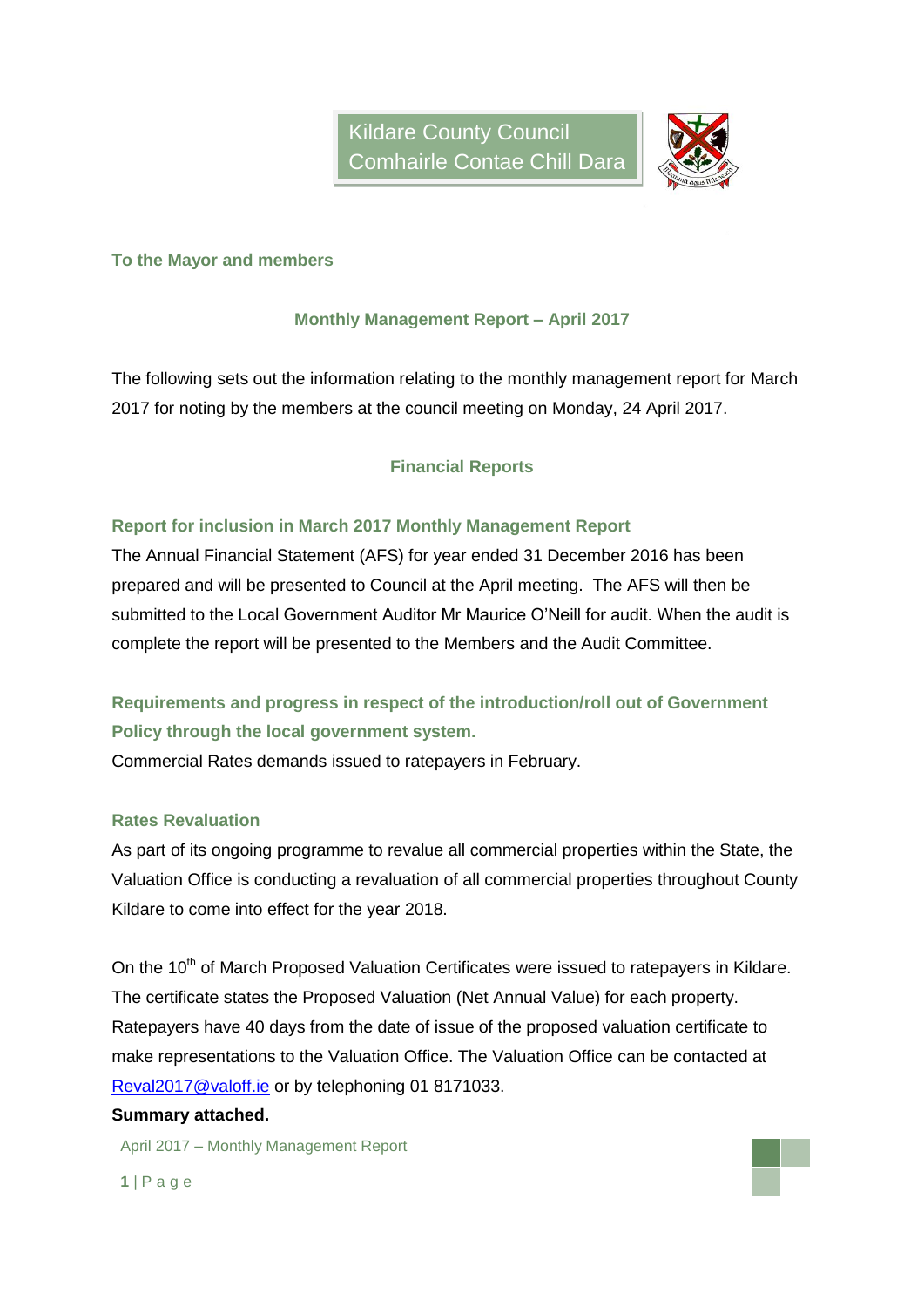## **Housing Department**

# **Activity Levels**

The following outlines the number of applications processed in Q1 2017 in a number of service areas across the department compared with the same period in 2016 (where available):

### **Social Housing Applications**

|                               | Q1 2017 | Q1 2016 |
|-------------------------------|---------|---------|
| Existing housing file updates | 418     | 116     |
| <b>Transfer Requests</b>      | 29      | 32      |
| New valid applications        | 553     | 314     |
| Mortgage to Rent Applications |         | n/a     |
| <b>Refusals</b>               |         | 64      |

### **House Purchase Loans**

|                              | Q1 2017    | Q1 2016   |
|------------------------------|------------|-----------|
| <b>Applications Received</b> | 25         | 12        |
| Approvals Issued             | 12         |           |
| Value of loans approved      | €1,383,290 | €980,6713 |

## **Tenant Purchase Scheme 2016**

|                              | Q1 2017 | Q1 2016 |
|------------------------------|---------|---------|
| <b>Applications Received</b> | 13      | N/A     |
| Ineligible                   |         | N/A     |
| Approvals Issued             | 10      | N/A     |

#### **Housing Grants**

|                                 | Q1 2017         |                 | Q1 2016         |                 |
|---------------------------------|-----------------|-----------------|-----------------|-----------------|
|                                 | <b>Received</b> | <b>Approved</b> | <b>Received</b> | <b>Approved</b> |
| <b>Housing Adaptation Grant</b> | 120             | 56              | 117             | 69              |
| <b>Mobility Aids</b>            | 3               | $\Omega$        | 5               |                 |
| <b>Grant Housing Aid for</b>    | 73              | 25              | 79              | 24              |
| <b>Older Persons</b>            |                 |                 |                 |                 |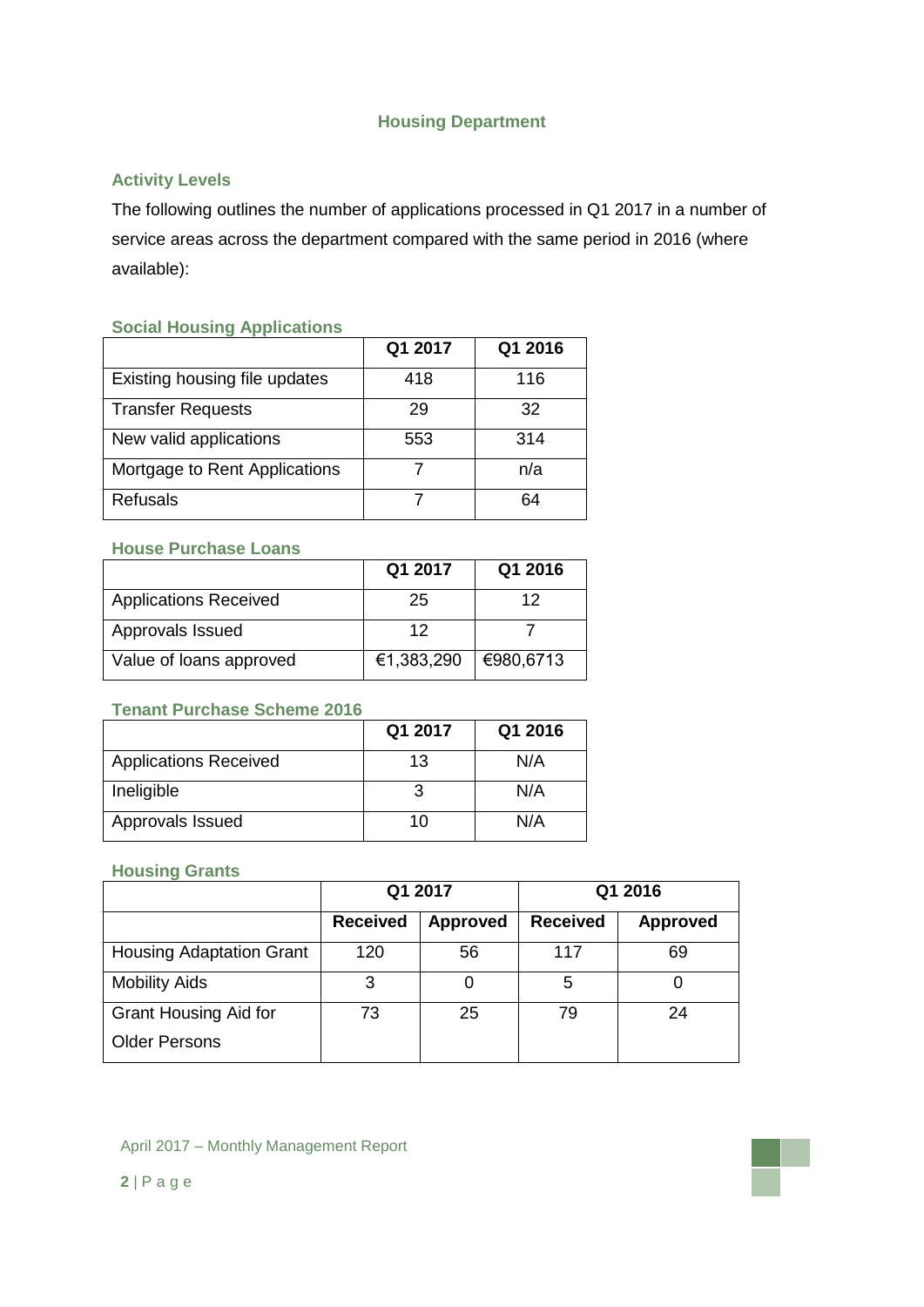## **Differential Rents Assessments Undertaken**

|                  | Q1 2017 | Q1 2016 |
|------------------|---------|---------|
| LA Rents         | 1130    | 282     |
| <b>HAP Rents</b> | 108     | N/A     |

## **Housing Maintenance**

| <b>Property Upgrades</b> | Q1 2017 | Q1 2016 |
|--------------------------|---------|---------|
| Vacant House Turnarounds |         | つつ      |
| New House Purchases      |         | 26      |

| <b>Valid Response Maintenance Repairs</b> | Q1 2017 | Q1 2016 |
|-------------------------------------------|---------|---------|
| Number of Repairs logged                  | 1518    | N/A     |

| <b>Energy Upgrade Programme</b> | Q1 2017 | Q1 2016 |
|---------------------------------|---------|---------|
| Number of Upgrades carried out  | 64      | 62      |

| <b>Window &amp; Door Replacement</b> | Q1 2017 | Q1 2016 |
|--------------------------------------|---------|---------|
| Number of replacements               | 64      |         |

### **Homeless Presentations**

|                       | Q1 2017 | Q1 2016 |
|-----------------------|---------|---------|
| Cases                 | 242     | 151     |
| <b>Adults</b>         | 331     | 193     |
| Children              | 370     | 223     |
| Single Parents        | 74      | 70      |
| Single Males          | 66      | 10      |
| <b>Single Females</b> | 21      | 28      |
| Couples               | 78      | 43      |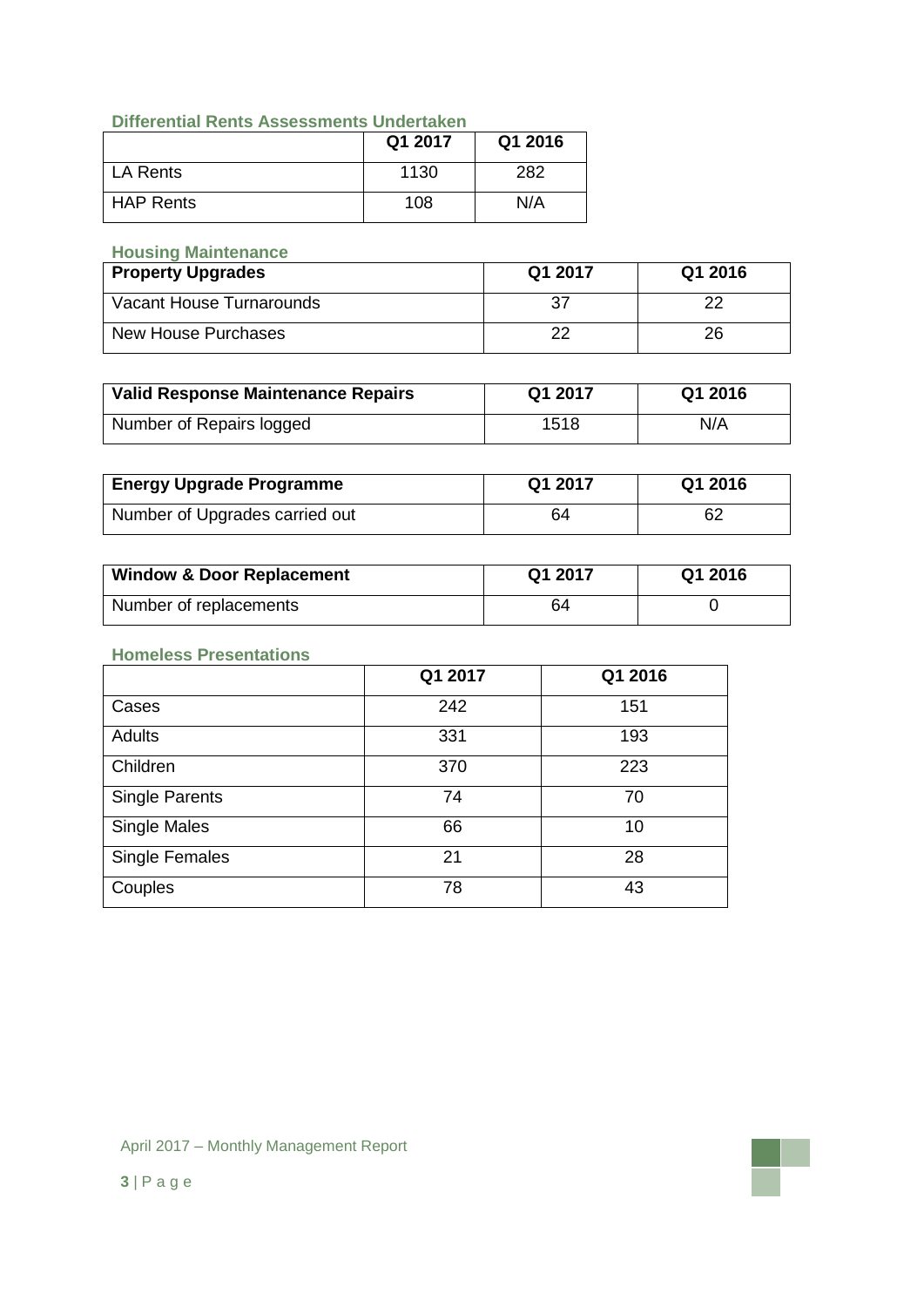### **Capital Programme**

| <b>Location</b>                                                            | No. of Units                                                                             | <b>Status April 2017</b>                                                                                                                                                                |
|----------------------------------------------------------------------------|------------------------------------------------------------------------------------------|-----------------------------------------------------------------------------------------------------------------------------------------------------------------------------------------|
| Highfield/The                                                              | 19 units                                                                                 | Construction commenced on site December                                                                                                                                                 |
| Paddocks, Kilcock                                                          |                                                                                          | 2016. Contractor: Kercon Construction.                                                                                                                                                  |
|                                                                            |                                                                                          | Construction programme: 11 months.                                                                                                                                                      |
| Athgarvan Road,<br>Newbridge                                               | 13 units                                                                                 | Approval Stage 4 received Q1 2017                                                                                                                                                       |
| Dominican Priory,<br>Athy                                                  | 7 emergency<br>accommodation<br>units and 1 staff<br>accommodation unit                  | Work commenced in November 2016. Will be<br>completed before end April 2017.                                                                                                            |
| Tankardsgarden,<br>Newbridge                                               | 4 units                                                                                  | Tender for design team services to be issued to<br>the National Framework Agreement for Architect<br>Lead Design Team Services administered by the<br>Office of Government Procurement. |
| St. Patricks Park<br>Rathangan<br><b>Remedial Works</b><br>(Phase 1)       | Refurbishment of 23<br>Units                                                             | Lot 1 (4 units): Works commenced on site in<br>January 2017.<br>Contractor: Noonan Construction Ltd.<br>Construction programme: 15 weeks.                                               |
| St. Patricks Park<br>Rathangan<br><b>Remedial Works</b><br>(Phase's 2 & 3) | Demolition of 21<br>units, refurbishment<br>of 19 units,<br>construction of 16<br>units. | Resident information session held 2 March 2017.<br>Part VIII to follow.                                                                                                                 |
| Dunmurray Rise<br>Kildare [Phase 3]                                        | 32 units                                                                                 | Part VIII on display 28 February 2017 to 11 April<br>2017. Submissions by 28 April 2017.<br>Shortlist of contractors to be completed by April<br>2017. Tender process: June 2017.       |
| Anne Street<br>Prosperous                                                  | 12 units                                                                                 | Part VIII on display 14 March 2017 to 2 May<br>2017.<br>Submissions by 19 May 2017.<br>Shortlist of contractors to be completed by April<br>2017. Tender process: July 2017.            |
| Beechgrove,<br>Rathangan                                                   | 18 units                                                                                 | Part VIII to be launched April 2017.                                                                                                                                                    |
| Rathasker Road,<br><b>Naas</b>                                             | 50 units                                                                                 | Part VIII to be launched May 2017.                                                                                                                                                      |
| Athgarvan Village                                                          | 30 units                                                                                 | Tender for the appointment of consultants<br>complete. Design Team Consultants appointed.<br>Design proposals currently being prepared.                                                 |
| <b>Dominican Lands</b><br>Athy                                             | 25 units                                                                                 | Approval Stage 1 application submitted to<br>DHPCLG in December 2016.                                                                                                                   |
| Ardclough Road,<br>Celbridge                                               |                                                                                          | Feasibility Investigations to be undertaken.                                                                                                                                            |

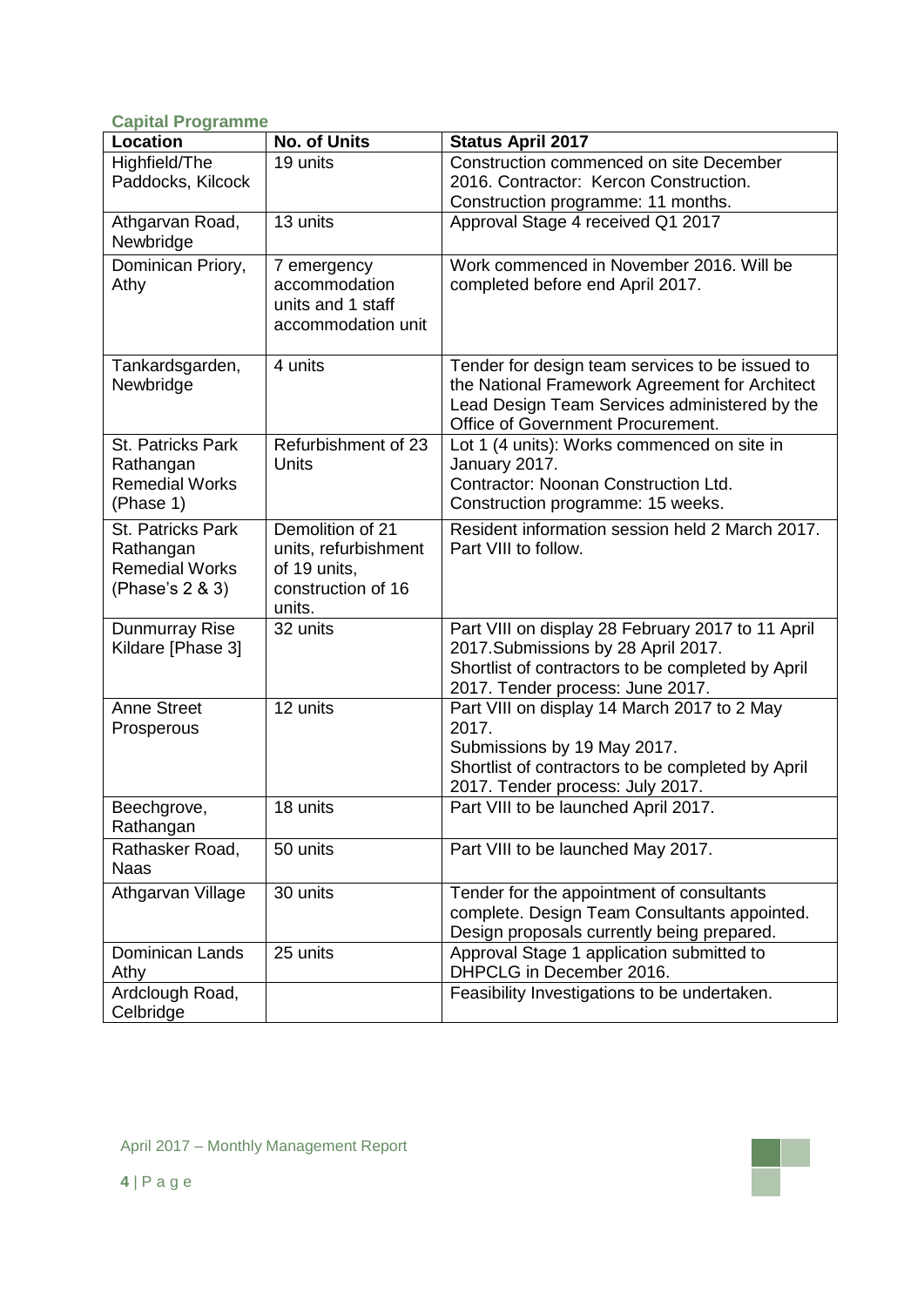## **Approved Housing Body Schemes**

| Flinter's Field, Athy   35 units |          | Respond Housing Association – Part VIII to launch<br>April 2017            |
|----------------------------------|----------|----------------------------------------------------------------------------|
| Castlefen, Sallins               | 28 units | Tuath Housing Association – Part VIII to be launched<br>in Quarter 2 2017. |

### **PPP Schemes**

| Craddockstown, | 74 units | Part VIII published 11 April 2017. Section 85         |
|----------------|----------|-------------------------------------------------------|
| <b>Naas</b>    |          | agreement approved at March council meeting.          |
| Butterstream,  | 80 units | Design Development stage. Part VIII to be launched in |
| Clane          |          | Q <sub>2</sub> 2017.                                  |

### **Infill Schemes**

| Narraghmore    | 4 units     | Stage 1 Approval received 23 March 2017 |
|----------------|-------------|-----------------------------------------|
| Newtown House  | 4 estimated | Feasibility Investigations in progress  |
| Glandore, Athy |             | Feasibility Investigations in progress  |
| Skenagun,      |             | Feasibility Investigations in progress  |
| Castledermot   |             |                                         |

### **Part V**

| Completed     | 2 units           |
|---------------|-------------------|
| In Progress   | 11 units          |
| Appraisals    | 13 units Maynooth |
| approved from | 12 units Naas     |
| Department    |                   |

**Acquisitions**

| Completed   | 21 | units |
|-------------|----|-------|
| In progress | 14 | units |

A schedule of housing delivery for 2017 under the capital and current programmes of the Housing Strategy 2020 is attached at Appendix 1.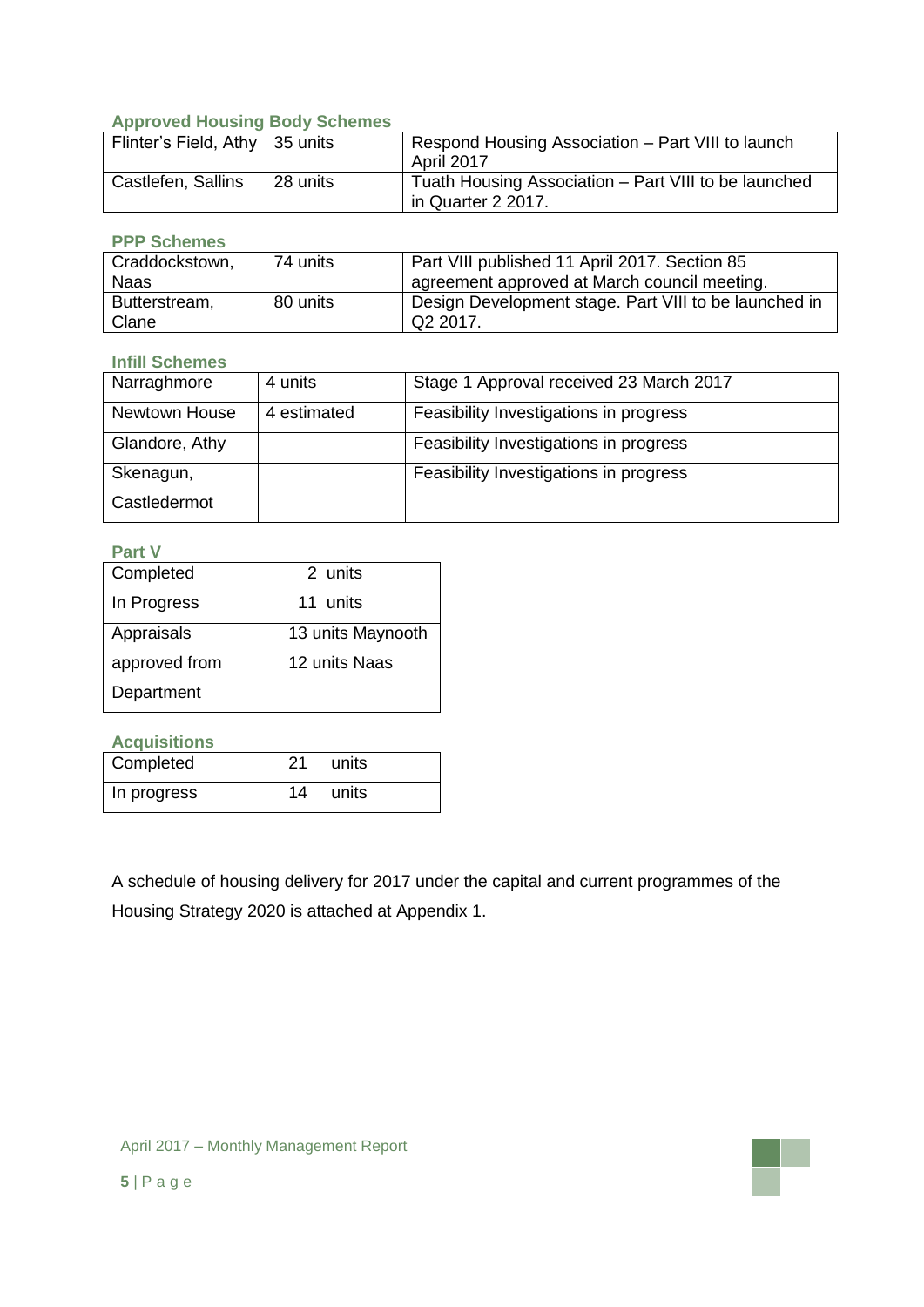#### **Buy and Renew**

The Minister for Housing, Planning, Community and Local Government has recently announced a Buy and Renew Scheme to support local authorities and approved housing bodies to purchase and renew housing units, in need of remediation, to make them available for social housing. The focus will be on older stock, in particular as part of a local authority's response in tackling dereliction and improving streetscapes in towns. It is intended that this scheme will complement the recently announced Repair and Leasing Scheme.

#### **Vacant Housing Repair and Leasing Initiative**

Applications are now being invited for the Repair and Leasing Scheme. An advertisement has been placed in local newspapers [week commencing 10<sup>th</sup> April] and guidance notes and information have been published on our website. We will be delivering the scheme in association with Approved Housing Bodies and, in this regard, a number of AHBs, who are active in the county, have been written to in order to establish their interest in the scheme. Property owners, who are interested in the scheme, are asked to submit a completed application form by 21 April 2017. The maximum cost of repairs allowable under this initiative is €40,000. The property has to be vacant for at least 12 months prior to the date of application and all leases will be for the duration of 10-20 years. The lease payment is based on 80% (85% for apartments) of the current market rental rates for similar properties. A further adjustment to the lease payment is made to off-set the cost of the upgrade work until the cost of the work has been repaid.

#### **Rent Pressure Zones**

The Minister for Housing, Planning, Community and Local Government signed an order designating Maynooth Municipal District as a Rent Pressure Zone (RPZ) from 30 March 2017. This is in addition to the municipal districts of Celbridge-Leixlip, Kildare-Newbridge and Naas which were designated as RPZ's from 26 January 2017. The first rent review in a RPZ can only take place 24 months after the time that the tenancy was established or the time the rent was last set. This first rent after this 24 month period will allow a maximum increase of 4% (2% per annum pro-rata for the period since the rent was last increased). Once this first review has taken place, subsequent reviews may take place annually, the permissible rent increase will be 4% per annum. Some exemptions apply, such as in circumstances where the property has not been let in the previous two years or where there has been a substantial refurbishment of the property.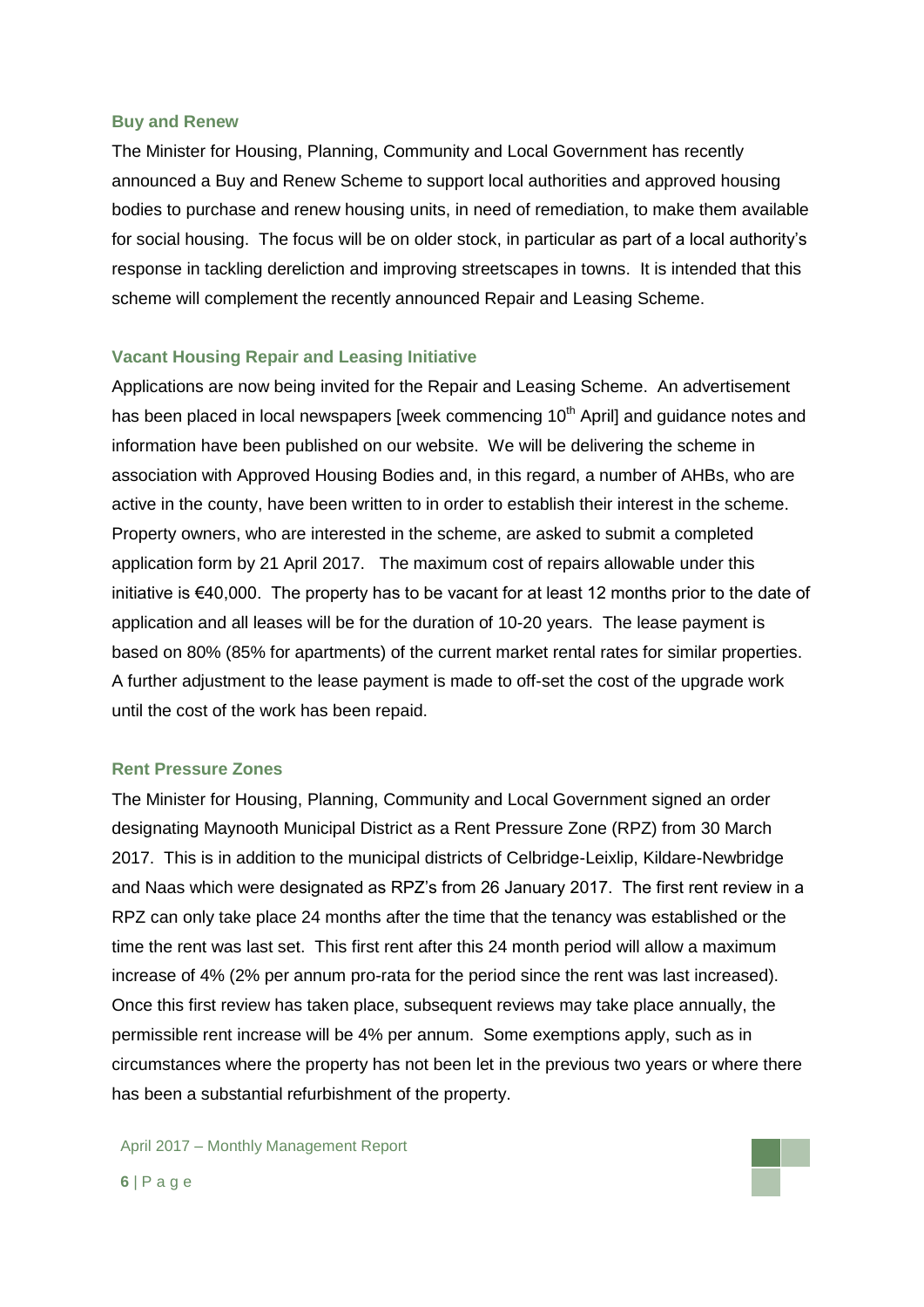### **Housing Assistance Payment (HAP) Scheme – Inter-Authority Movement**

The Department of Housing, Planning, Community and Local Government issued a circular on 4 April 2017 outlining a change to the HAP scheme which will allow households eligible for social housing support the opportunity to avail of HAP in any local authority area, subject to current Social Housing Eligibility Bands. Movement will only be facilitated across local authorities with income bands that are equal or higher. As Co Kildare is in the highest income band, this means that households on Kildare County Council's housing list can access rented accommodation with HAP support in the following areas in addition to Co Kildare; Cork City, Dublin City, Dun Laoghaire Rathdown, Fingal, Galway City, Meath, South Dublin and Wicklow. Households eligible for social housing in any county can now avail of HAP in Kildare. The tenant will continue to be dealt with by the local authority where they have been assessed as being eligible for social housing, however, the property will be dealt with by the county in which it is situated e.g. rent limits of the local authority where the property is situated will apply, inspections to be carried out by the local authority where the property is situated.

## **Planning and Strategic Development**

- **1. Development Plans / Local Area Plans**
- Clane Local Area Plan. The Chief Executive is preparing his report on the Material Alterations to the Draft Clane Local Area Plan
- **•** Leixlip Local Area Plan. The Draft LAP for Celbridge is on public display from  $7<sup>th</sup>$  April, 2017 to the 19<sup>th</sup> May, 2017 and submissions may be made during this period.
- Celbridge Local Area Plan. The Chief Executive prepared his report on submissions received to the Draft Celbridge Local Area Plan and this was issued to the members, on the 16<sup>th</sup> March, for their consideration.

### **2. Development Management**

### **Number of planning applications received**

|       | March | Year          |
|-------|-------|---------------|
| 2015: | 112   | 1,192         |
| 2016: | 142   | 1,376         |
| 2017: | 136   | 349 (to date) |

April 2017 – Monthly Management Report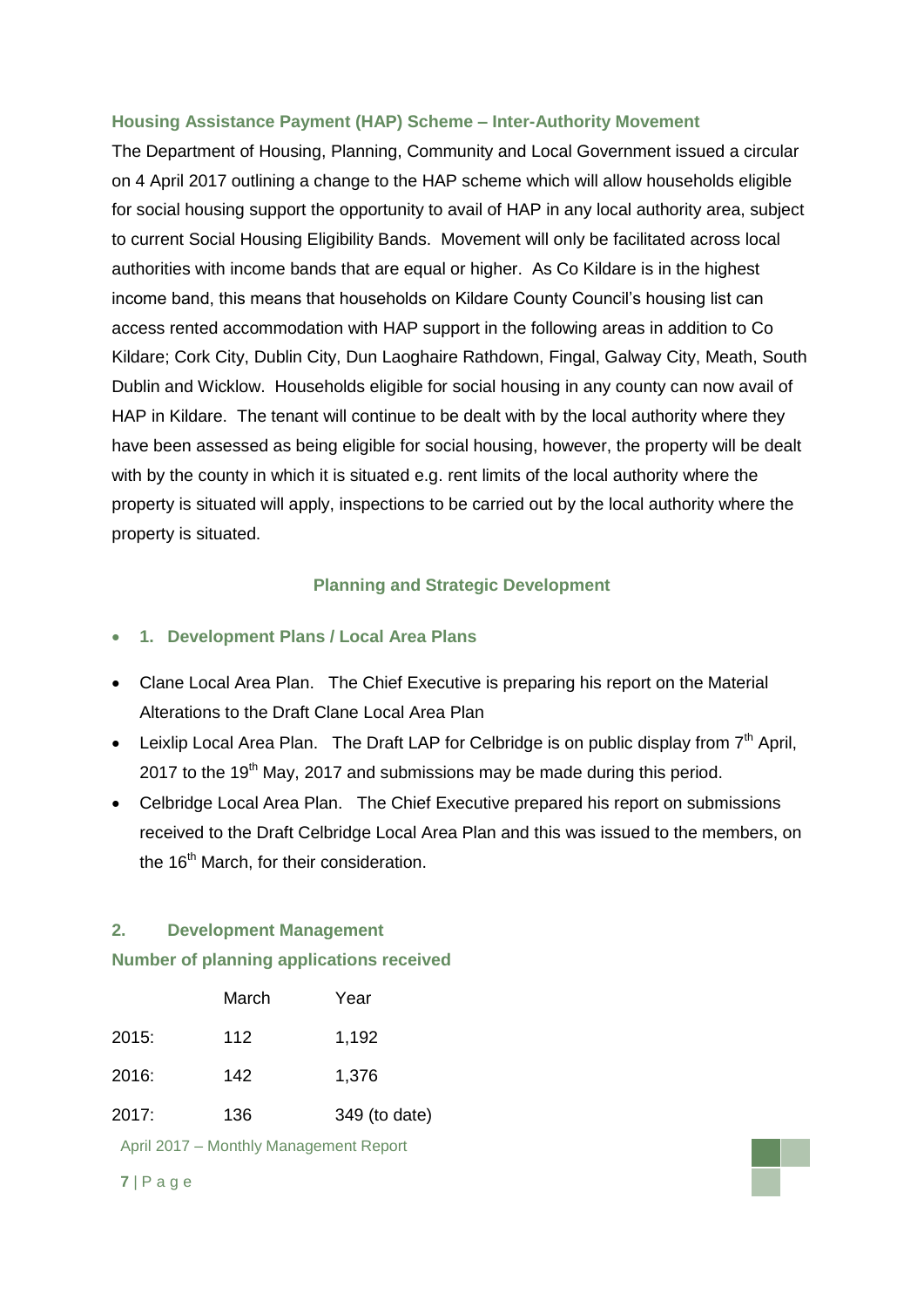### **Planning applications decided: March 2017**

| Granted:                      | 57 |
|-------------------------------|----|
| Retention:                    | 15 |
| <b>Extension of Duration:</b> | 2  |
| Refused:                      | 19 |

**Planning applications of note granted: March 2017**

**16/269 PME Donnelly Limited:** - Construction of 7 no. Bungalows at Walshestown, Newbridge.

**16/848 Solas Eireann Development Ltd:** Solar panel array at Confey, Leixlip

**16/1007 Renewable Energy Systems Ltd:** Temporary ground mounted solar photovoltaic farm at Milltown, Athy.

**17/58: Blackhall Racing Company:** Demolition of old stand and construction of three storey trackside stand and associated works at Punchestown Racecourse, Naas.

## **New Applications of note received March 2017**

**17/215 James Fagan**: 96 bed nursing home at Rathangan Demesne, Rathangan.

**17/338 Thoval Properties:** Two storey mixed use building consisting of 4 shop units, offices and 4 apartments in Athgarvan Village.

## **3. Building and Development Control –Taking in Charge**

The public consultation process for the taking in charge of the 22 estates advertised in March is ongoing. The display period ends on  $7<sup>th</sup>$ April 2017. Objections or representations may be made in writing to the Council in relation to the proposed taking in charge before 26<sup>th</sup>April 2017.

Building and Development Control will continue to engage with Irish Water in relation to completing the taking in charge of all estates which have been advertised. On receipt of consent from Irish Water, recommendations to take in charge the remaining estates will be finalised and listed for consideration for taking in charge by the members at the respective Municipal District meetings.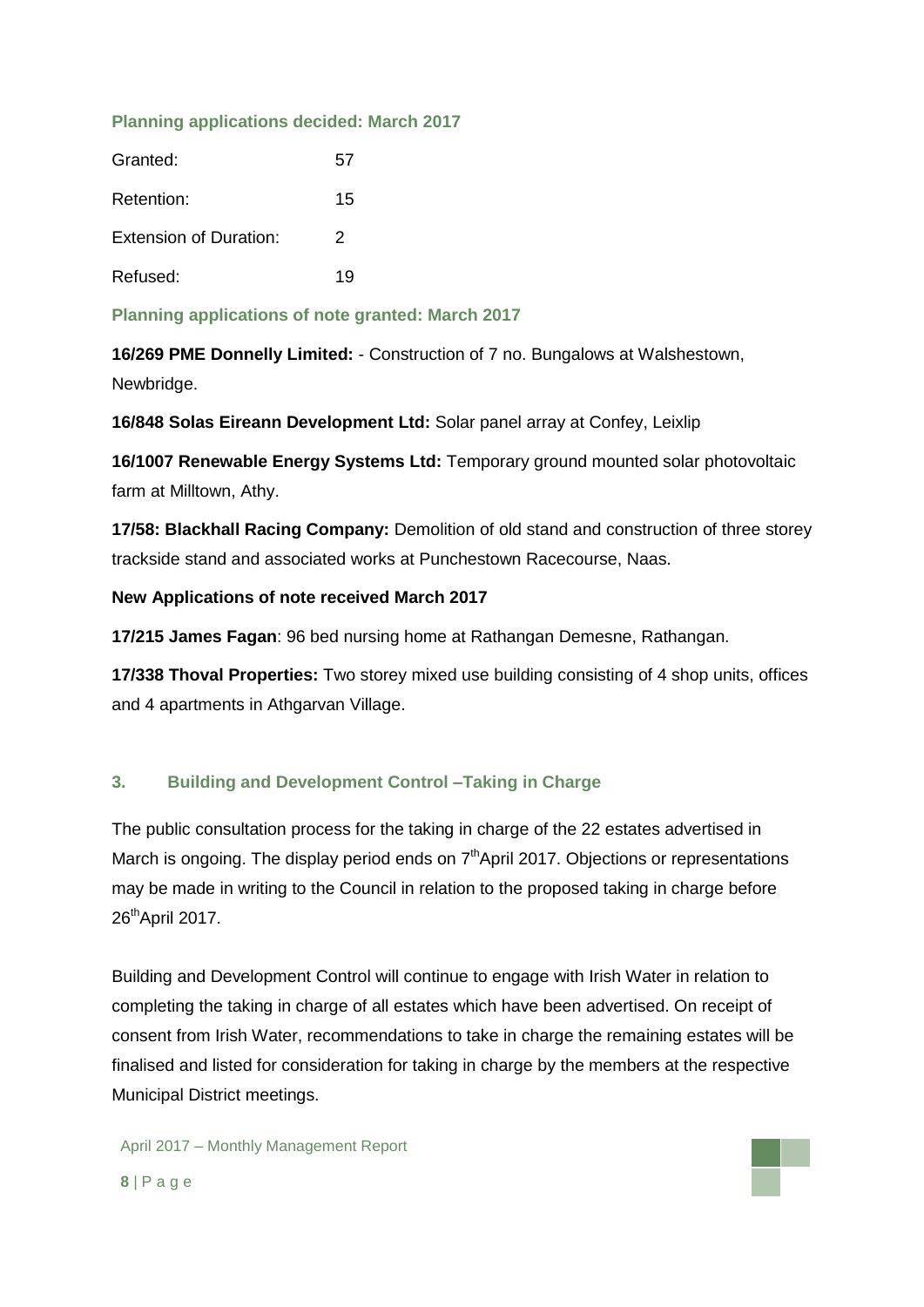### **Library and Arts Service**

### *Library Development Programme*

*Strategies Actioned from: IDEAS REALISED: Spreading the Word... Kildare County Council Library Services Development Plan 2015 - 2019*

### **Capital Projects and New Service Provision**

#### **Athy Capital Project**

Tender for the main contractor signed on 5th April, project completion end 2017. Capital stock purchasing for the new library is now complete.

### **Naas Library Capital Project**

Tender documents are being sent out to the shortlisted successful bidders week commencing 10th April.

#### **National Book Tender**

As of March 15th Kildare Library Service will be changing their suppliers for library book and AV material in line with the outcomes of the National Library Book Tender Competition. The terms of the new agreements will provide Kildare Libraries with improved discounting models across all stock formats.

### **Library Management System (LMS) - National Implementation**

All library authorities are now on a single shared Sierra LMS. The four Dublin authorities have re-merged with the national system. This provides access for Kildare patrons to a national catalogue and ability to order items nationwide.

#### **Library Management System (LMS) - Acquisitions API**

Kildare is currently testing the online ordering system of stock acquisitions for the whole country. We are working with two of the suppliers from the National Book Tender to process orders via the Sierra Acquisitions API. This will mean a much more efficient, real-time ordering on supplier websites for purchasing book and multimedia stock.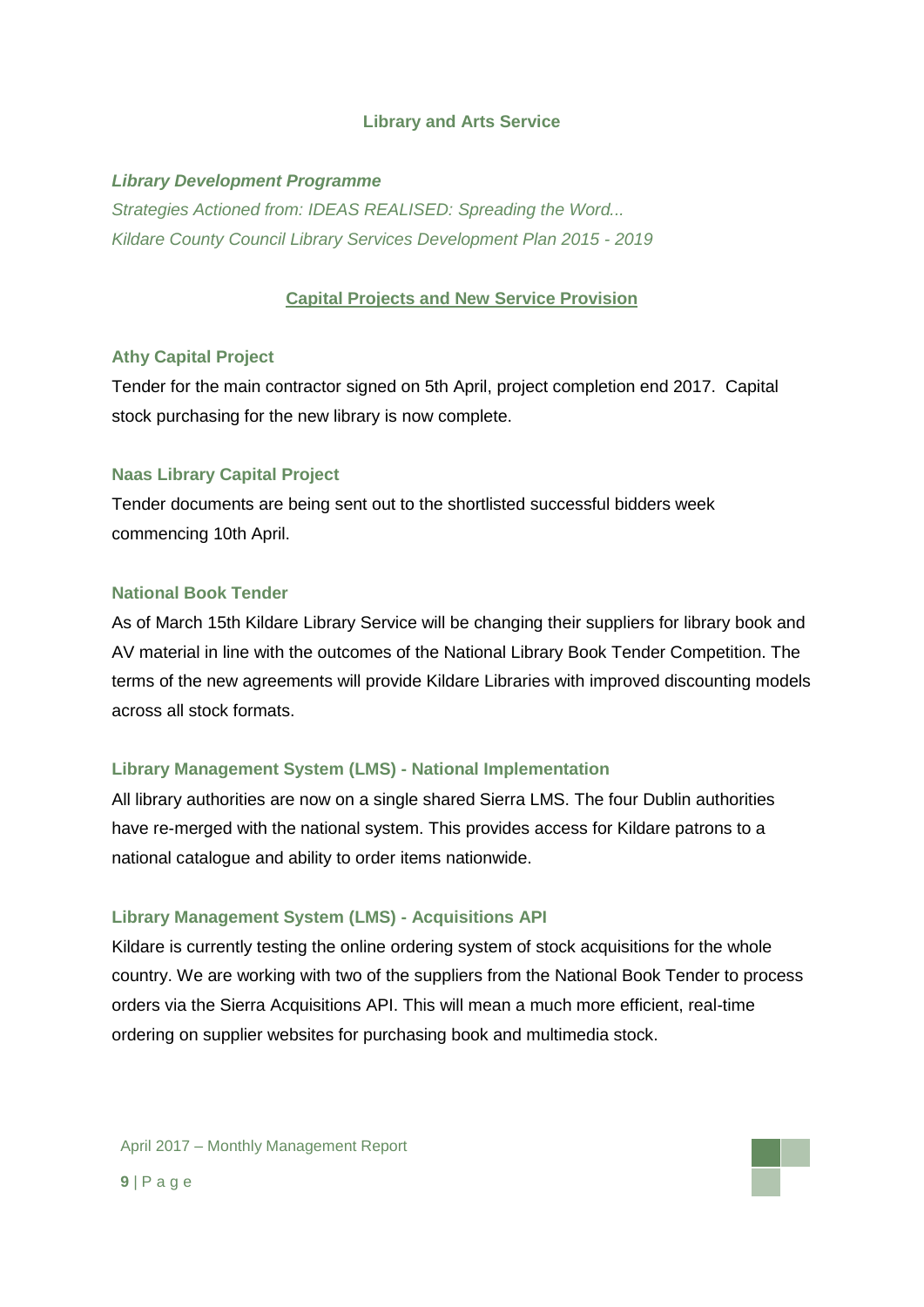### **Review of National Library Public Library Policy**

The current policy 'Opportunities for All' is under review, Kildare staff have participated in consultation in Dublin and have delivered a public focus group in the area of Adult Learning to assist informing the new public library policy. Kildare staff also facilitated a regional staff consultation in Munster to explore future trends and objectives. Further consultations ongoing.

#### **Child Protection**

The Arts Service organised training by Barnardos for arts facilitators and arts and library staff, who work with children and vulnerable adults. This initiative is part of our ongoing commitment to support artists working in community contexts

#### **Music Generation**

The deadline for the application for Music Generation funding is May 2017. Extensive work is underway to inform the application. Two public information days/consultation days have been held, as well as a meeting with Comhairle na nOg and the Music Development Officer with Wicklow MG programme. A survey for musicians, music tutors and the general public has also been circulated. The Music Department of Maynooth University have expressed interest in supporting the application and are most keen to explore options to support the professional development of Music Generation tutors, alongside part time staff in the Music Department.

#### **News and Highlights - March/April Library Programme of Events**

#### **Toys Technology and Training 2017 Programme**

This series of talks designed to offer support to children and adults with learning difficulties, disabilities or more significant needs, continues throughout 2017. Current talks include presentations from guest speakers Gareth Noble and Adam Harris, as well as talks on behavioural therapy, mental health issues, dyslexia, sensory processing, motor development, transitioning to secondary school and communication skills. This specialised lecture series can be accessed free of charge throughout the county.

#### **Discover Explore Learn - STEAM at your library**

April 2017 – Monthly Management Report This free programme aims to create an environment to explore, test, engage, inspire and provide an avenue for library members to experience science, technology, engineering, arts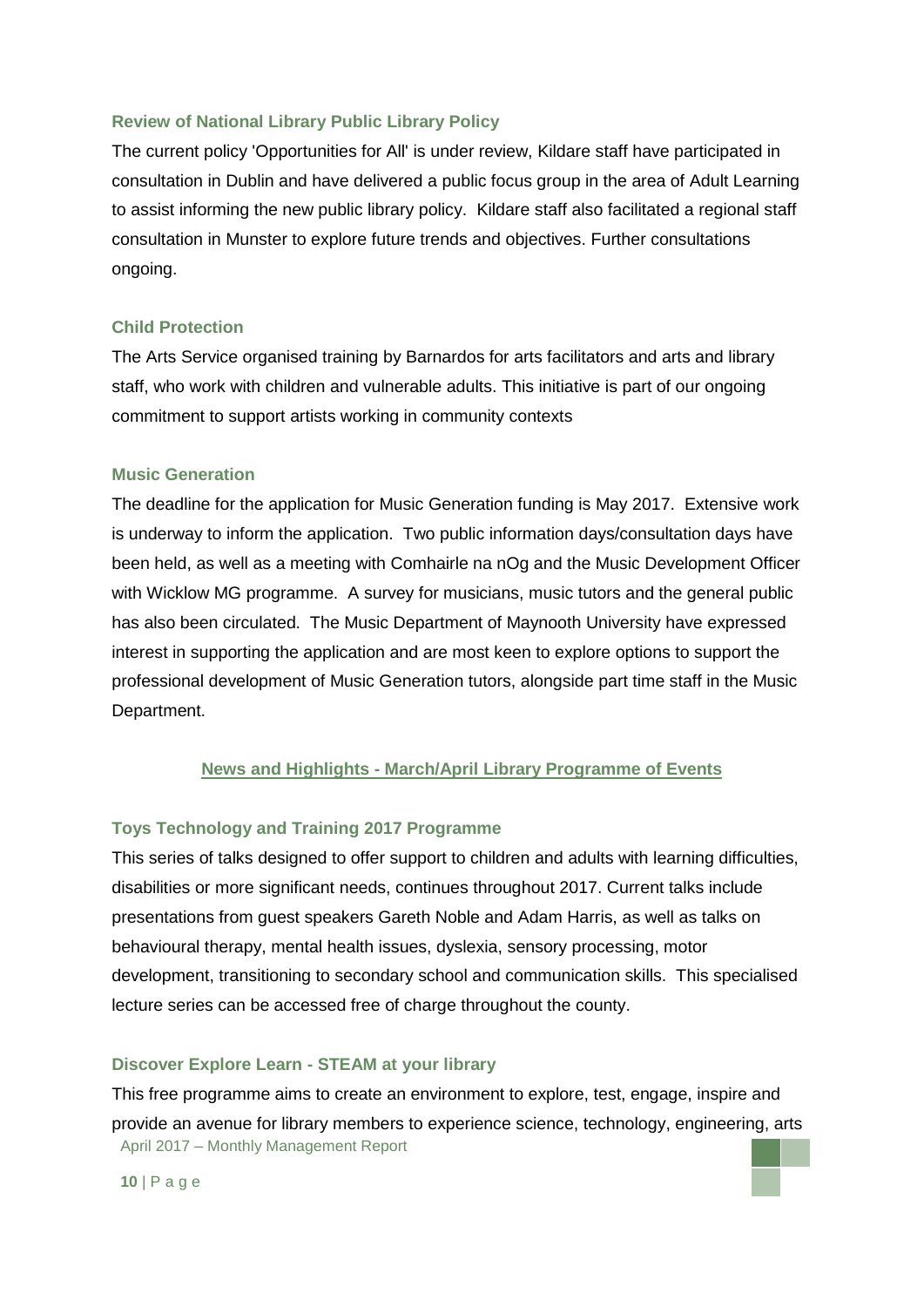and maths (STEAM) at their local library. Tech Week takes place in April and children in the county will enjoy 3D scans, watch a 3D print created and see some ozbots robots with Tech Ceate. Whizz Kids will offer children the opportunity to programme their own animations and videogames while learning how games work and what goes on in the background.

#### **'Let's Talk About Parenting' 2017 Programme**

A series of talks organised with support from the HSE, Tusla, Kildare Youth Service, Community Awareness of Drugs, Teach Tearmainn and Kildare County Childcare Committee. 19 talks took place this month in our 7 main libraries including 'First Aid for Parents', 'The Baby Sleep Solution' 'Positive Parenting' 'Parents Guide to the Leaving Cert' and 'Helping our Teenagers Chose Healthy Relationships'. All had high attendance rates.

#### **Support to Secondary Schools Programme 2016/17**

This years programme is coming to an end with the final workshops in career guidance, robots, history, Shakespeare and graphic novels all taking place in April in secondary schools in Celbridge, Leixlip, Naas and Kildare.

#### **Screen-writing and Creative Writing Workshops**

Three week creative writing workshops took place with Joanna Walsh, Writer in Residence at Maynooth University took place aswell as three week screen-writing workshops with Lindsay J Sedgwick, Screen-writer in Residence at Maynooth University.

#### **Aontas Events**

The library service participated in Aontas Week providing mindfulness and yoga classes promoting adult life-long learning opportunities in their communities.

#### **Home and Hobbies Month**

Leixlip Library hosted a month of workshops for adults on craft hobbies and home improvement which were all fully attended. Events included colour therapy, feng shui, decoupage, charcoal, pastel and watercolour painting.

#### **Work Matters: Business & Employment Support Programme**

April 2017 – Monthly Management Report Maynooth Library has a "Drop in Service" in place as part of the national pilot of Work Matters and this service is being promoted to existing and new users. Maynooth Library is working with the Citizen's Information Board on future joint initiatives and is liaising with the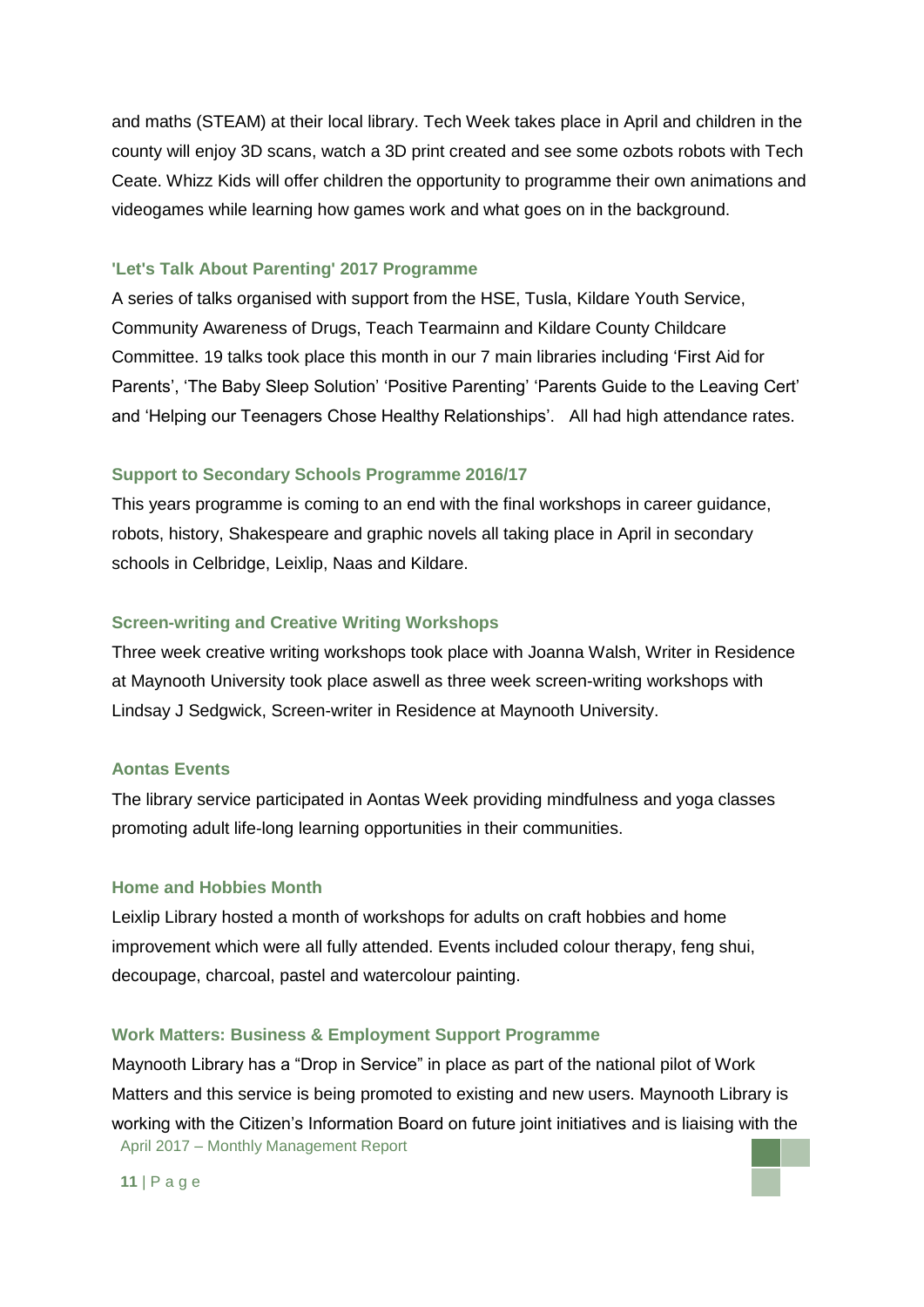Local Enterprise Office. An evaluation of the pilot is currently under way for the period January – March 2017. A 'how to' manual will be created following on from the results and it is hoped that the service will be rolled out nationally to support economic development and jobseekers.

A spring/summer series of workshops has commenced at Maynooth Library for 2017. These workshops cover topics such as confidence and self-empowerment, goal setting and motivation, decision making tools, effective communication, self presentation, resilience and wellbeing. A further set of workshops will be organised for the autumn/winter schedule.

### **Computer Classes for Naas Men's Shed**

Naas Library will facilitate computer classes for members of the Naas Men's Shed. The classes will be created with the requirements of the group in mind and classes will take place in Naas Library at a time to suit the group. These classes are taking place as a result of collaboration between Libraries and the Age Friendly Alliance.

#### **eServices Roadshow**

The first visit from our eServices Team was Athy Library on Friday 7th April, followed by visits to Maynooth and Leixlip on Saturday 8th April to show the public how to access the various free Library eServices - such as eBooks, eMagazines, eLanguage and eComics - on their own tablets, smart-phones and other devices.

The new eServices brochure has now been printed and has been distributed to all our libraries for library patrons.

#### **Older Wiser Laughter - OWL Programme**

The 2017 OWL Programme of Age Friendly events commenced in March. Events held during March and April included workshops on upstyling your old furniture, talks on growing your own vegetables and herbs and felt-making workshops.

#### **Spring into Storytime**

The Literacy and Reading Development Working Group of the LGMA proposed that a national story-time initiative, 'Spring into Storytime'*,* would be held in all authorities during the month of April this year. Every library in the county (and the country) will run a minimum of one story-time session during April under the 'Spring into Storytime' banner.

April 2017 – Monthly Management Report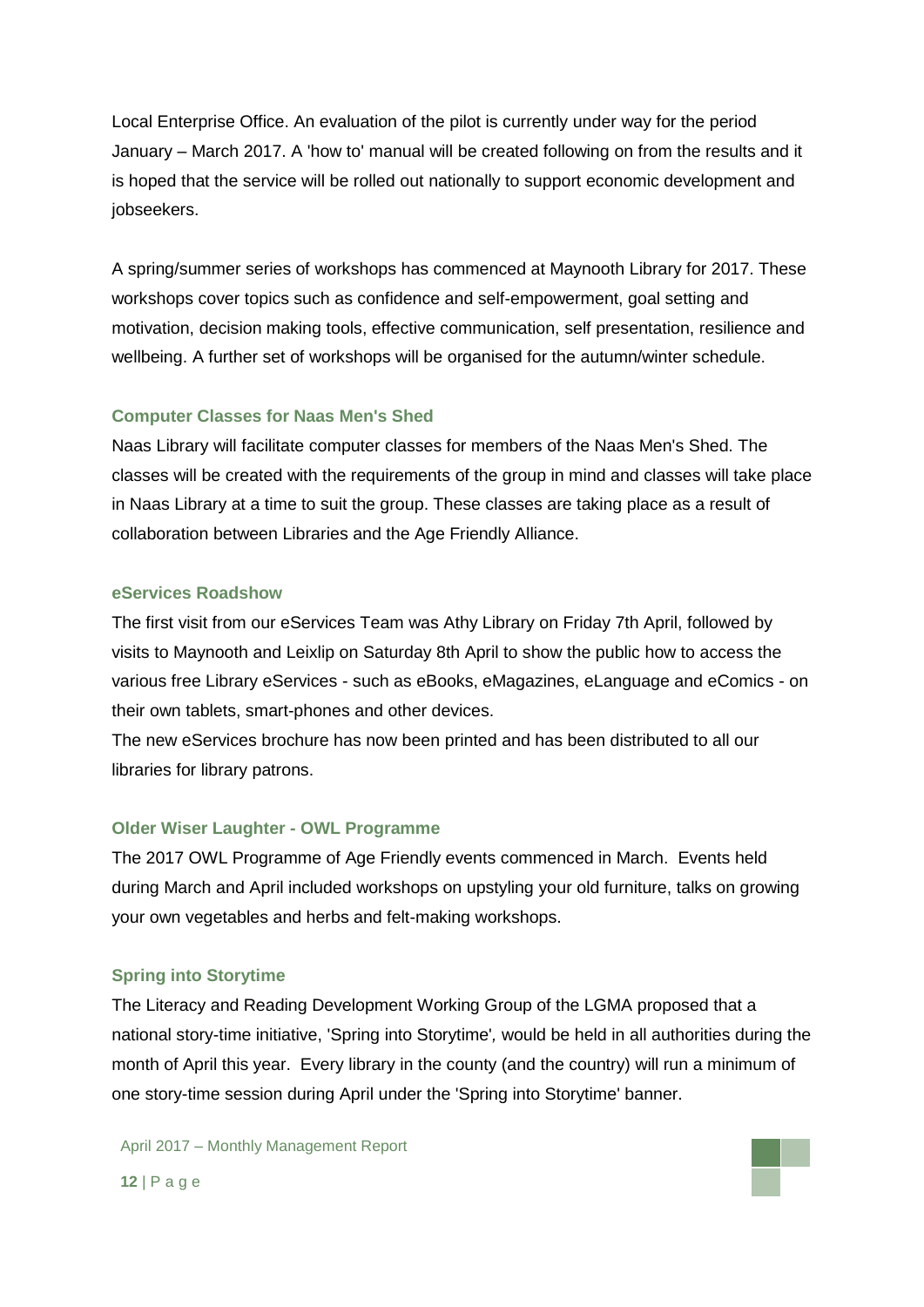### **Easter Activities for Children**

Special activities to keep children busy and coming into libraries over the Easter break from school such as, 3 day musical theatre workshops, crafts and pottery. Three day 'Easter Coding Camps' will also be held for children aged 7-10 years and 11-13 years.

#### **Seachtain na Gaeilge**

Workshops took place in Athy, Celbridge, Kildare, Leixlip, Maynooth, Naas and Newbridge libraries including amhráin faoi athrú aeráide le hEnda Reilly / bi-lingual workshop on climate change with songs from Enda Reilly and ceardlainn ealaíon dhá-theangacha le AnnMarie McCarthy / bi-lingual art /illustration workshop with AnnMarie McCarthy - both a big hit with primary schools.

#### **Touch, Type, Read and Spell (TTRS)**

Classes continue in Celbridge, Leixlip, Naas and Newbridge libraries in TTRS - a typing, spelling and literacy programme aimed at children with dyslexia which is facilitated by library staff.

#### **Creative Ireland**

The Kildare Creative Ireland Team is currently developing the Kildare 2017 Action Plan which will be launched nationally in May. The team are also working with the Naas Easter Parade Committee to deliver Kildare's Cruinniu na Casca event on Easter Sunday which will take place in Naas Town from 2pm - 6pm. Work is progressing towards the development of Kildare's Creative Ireland Strategy.

#### **Kildare Decade of Commemorations**

The committee are currently organising an Irish Military Seminar for 9th-11th June 2017. This will be a national orientated seminar, but with a local twist. The seminar will be opened by the Mayor and the keynote address will be delivered by Brig. General Joe Mulligan, GOC of the Curragh. There will be a visit to the Rath of Mullaghmast on Sunday morning 11 June - in partnership with June Fest, Merrion Press, Ireland's Military Story and the Co. Kildare Federation of Local History Groups. It is hoped that this may become an annual seminar. A talk on 'Newbridge Republican, Irish Martyr - John Wallace' was given by James Durney, Historian in Residence.

Plans for the 2017-2022 period are being worked on.

April 2017 – Monthly Management Report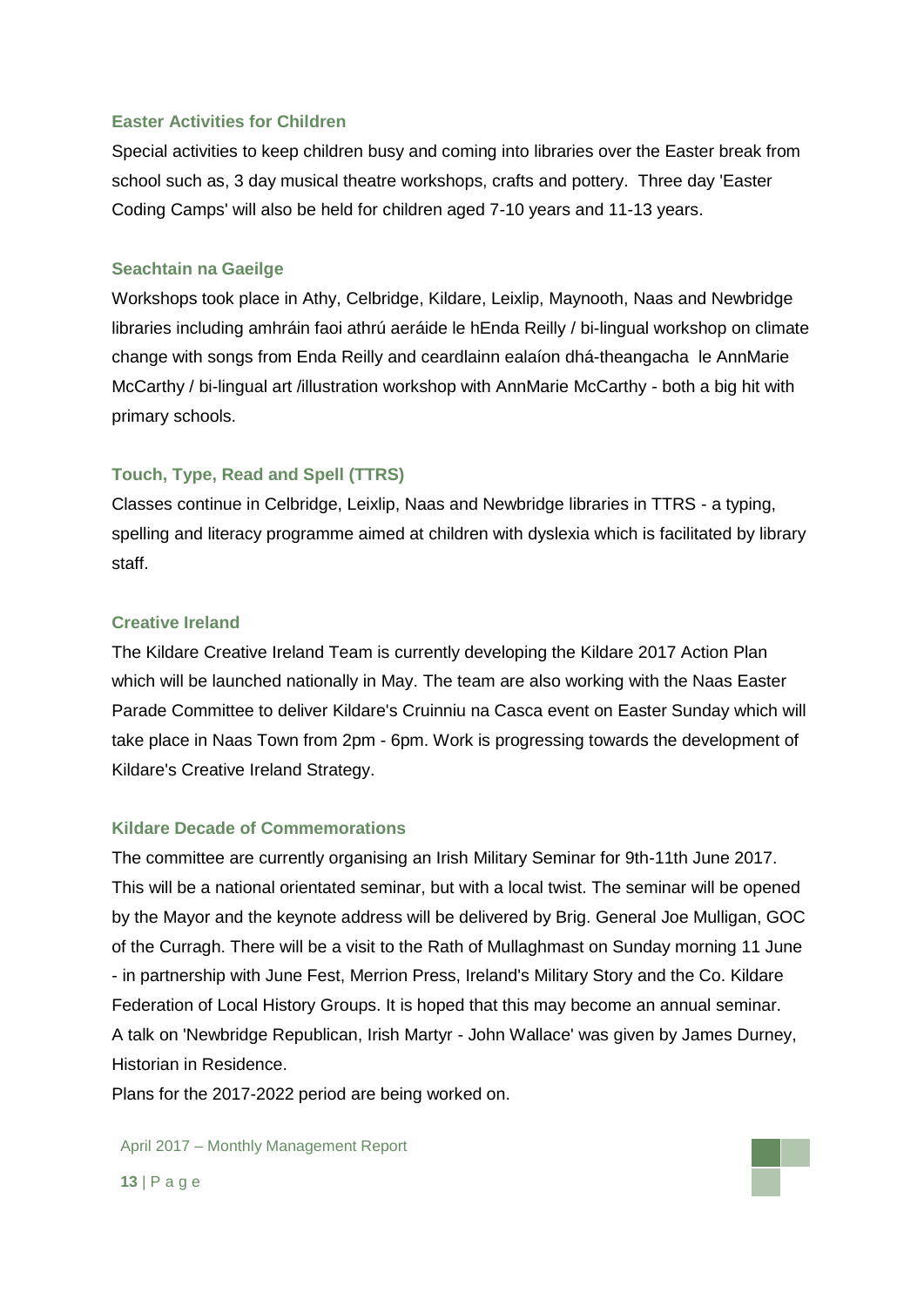'Witness' the book on Kildare witnesses to the 1916 Rising book is expected to go to print shortly.

## **Local History, Genealogy and Archives**

Visits to schools at Piper's Hill and Rathangan regarding the Leaving Certificate 'Special Topic' were very successful. There was a presentation for Girls Primary School at the Curragh on 'Kildare and the Great Famine'.

Meetings were held with the Council of the County Kildare Archaeological Society and also the County Kildare Federation of Local History Groups and the Kildare County Council Historic Monuments Committee.

A talk on Bodenstown was given to the Timahoe Local History Group.

## **Arts Grants and Awards**

In recent years, the Arts Service has invested in capacity building and training of artists and community groups. Information sessions on 'How to Apply for a Grant' have also been offered across the county. As a result, the standard of grant application was very high in 2017. Additional funding was reassigned from other areas and the total awards this year were €74,200 (€55,420 in 2016). The grants were assessed by a selection panel in March and have been put forward for approval by Municipal Districts in April.

### **Film**

'Gridlock', shot on location and recipient of a Kildare film commission, was nominated for an Irish Film and Television Award (IFTA) for 'Best Short Film'. Caoilfhionn Dunne, who played the lead role in 'In View' was nominated for 'Best Actress'. One third of filming of 'In View' took place in Kildare Town and featured local actors and received supports from Kildare County Council. The IFTA's took place in the Mansion House, Dublin on April 8th.

## **Local Community and Development Committee (LCDC)**

The last LCDC meeting was held on Wednesday 1<sup>st</sup> March 2017. Paul Lemass and David Dalton from the Department of Housing, Planning, Community & Local Government attended the meeting.

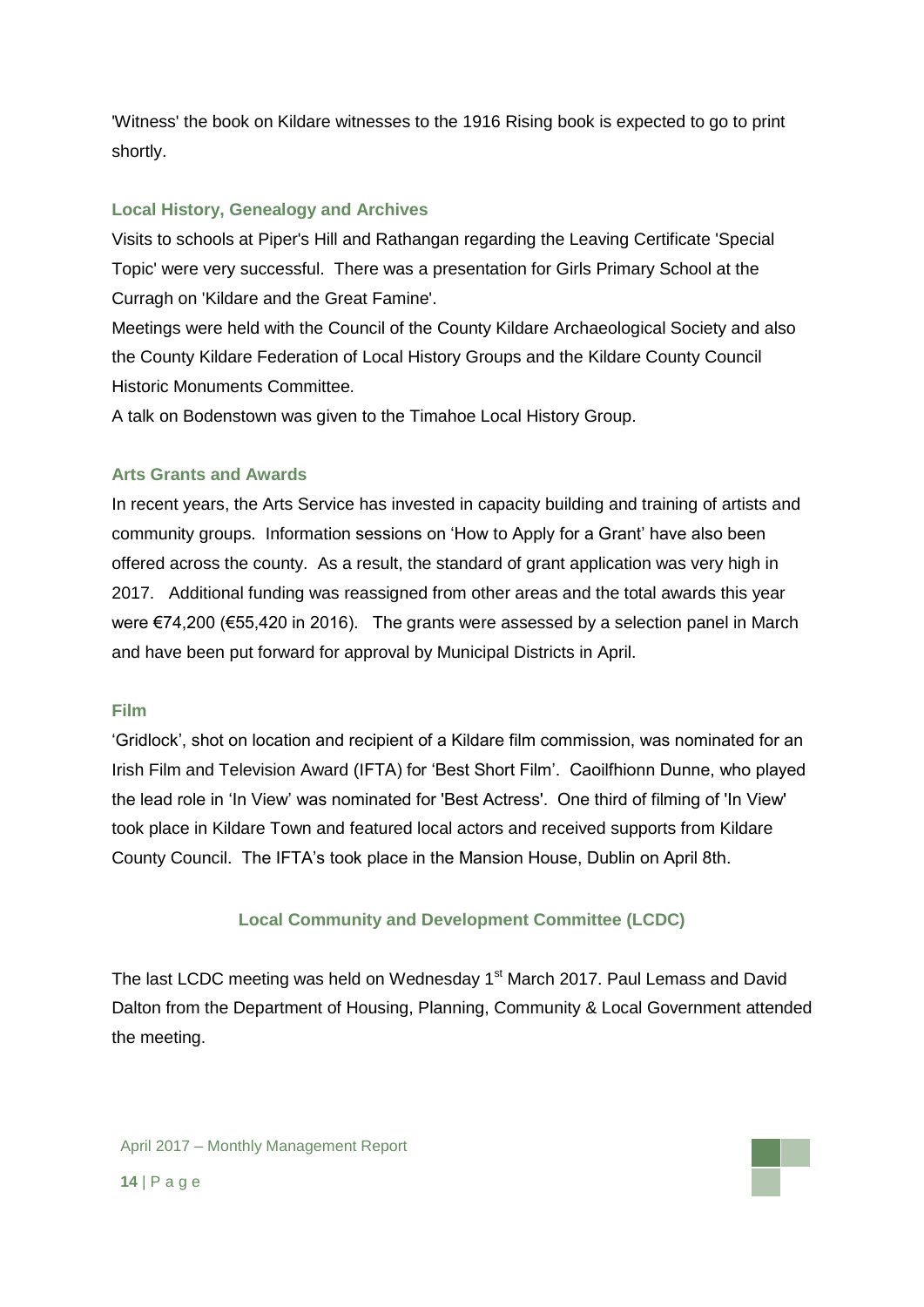## **A. Social Inclusion Programme (SICAP)**

Work is progressing to roll out the SICAP programme through County Kildare LEADER Partnership based on their 2017 plan.

## **B. Rural Development LEADER programme**

The first call for Expressions of Interest for LEADER funded projects focussing on tourism development closed on March  $31<sup>st</sup>$ . The LAG is meeting on April  $26<sup>th</sup>$  and applicants will be invited to prepare detailed plans.

## **C. Mental Health supports- Mojo men's pilot programme**

The launch of the evaluation of the Mojo pilot programme took place in the ETBI offices, Pipers Hill on Monday 3<sup>rd</sup> of April by Minister McEntee at 1pm. It was a very successful launch.

The Mojo programme in Kildare is finishing this week. It was a highly successful programme. A Mini Mojo programme started in Kilcock three weeks ago and a full Mojo programme is scheduled for Celbridge.

### **D. Athy**

An Executive sub group met and are working on developing the next stage for discussion on May  $8^{\text{th}}$ .

## *Next LCDC meeting: 24th May 2017*

### **Water Services and Environment**

### **WATER SERVICES**

### **Major Capital Projects (Irish Water's Capital Investment Plan 2014-2016)**

- **Upper Liffey Valley** 
	- o **Osberstown Wastewater Treatment Plant Upgrade Contract** The plant was up-graded to 100,000 PE treatment capacity in May 2016. The final phase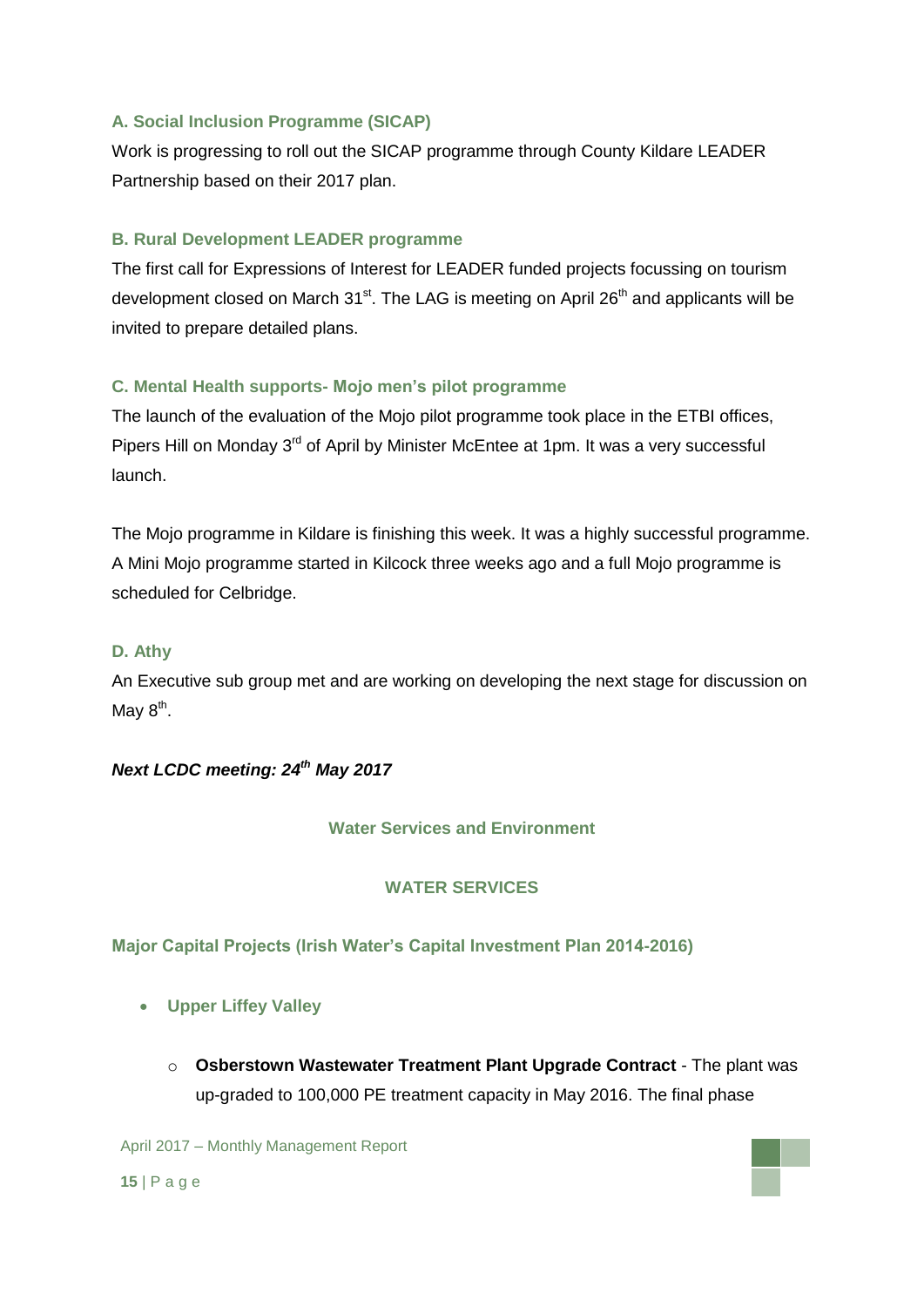(bringing the "liquid stream" treatment capacity to 130,000 PE) is currently being completed. The plant is currently being process proved until October 2017**.** 

- o **Osberstown Sewerage Sludge Treatment Facility Upgrade** Irish Water intend delivering the Osberstown wastewater treatment plant 'sludge stream' works as part of an upgrade to the Osberstown Sludge Treatment Facility.
- o **Contract 2A (Newbridge Eastern Interceptor Sewer)** The Planning, Design and Procurement stage is under way. Planning permission has been granted to Irish Water for the Little Connell Pumping Station. The CPO is due to be published by Irish Water in Q1-2017. Short listing of contractors is being finalised by Irish Water. Tenders to market are due to issue by Irish Water in Q1**/**Q2-2017.
- o **Contract 2B (Network)** The Planning Design and Procurement stage is under way. Planning permission has been granted to Irish Water for the Monread and Clane Pumping Stations. The CPO is due to be published by Irish Water in Q1**/**Q2-2017. Short listing of contractors by Irish Water is ongoing. Tenders to market are due to issue by Irish Water in Q2-2017.

## **Lower Liffey Valley**

- o **Castlewarden to Ballygoran Pipeline and Reservoir Contract** Operational.
- o **Ballygoran to Collinstown Watermain Contract** Operational
- o **North Leixlip Sewerage Scheme** Operational
- o **Leixlip Wastewater Treatment Plant Upgrade Contract** The plant upgrade to 150,000 pe treatment capacity has been commissioned. The plant is being process proved for 12 months until June 2017.
- o **Celbridge Road Network Reinforcement Project**  Consultants were appointed in April 2016 and are preparing a Design Review Report to address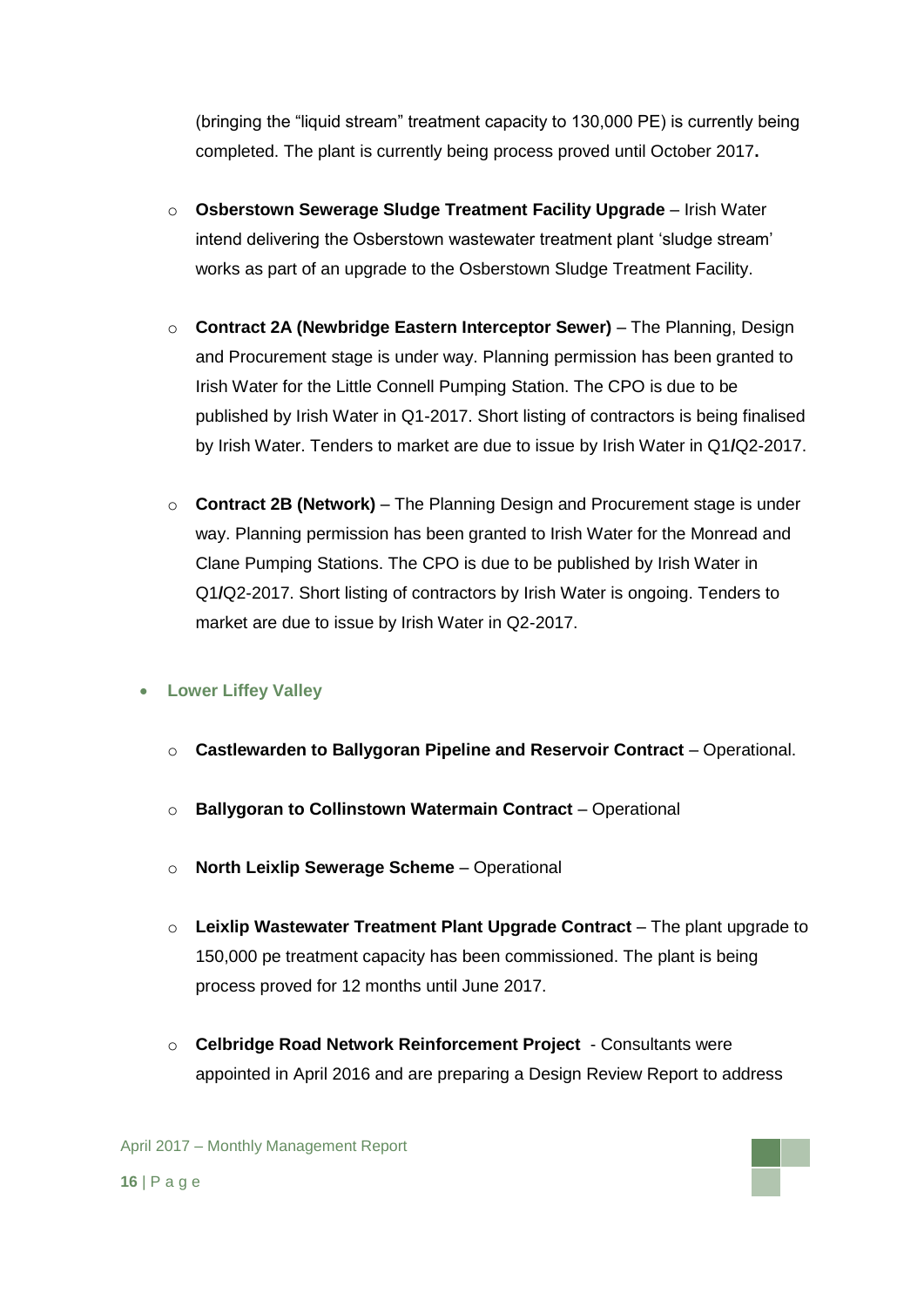sewerage network capacity constraints in the Celbridge catchment. Final route selection is at an advanced stage.

## **Kildare Town**

o **Kildare Town Network Contract** – Works commenced on site in January 2016. Works are now substantially complete, commissioned and have been handed over to KCC Operations Section. The scheme has now entered a 12 month defects period.

## **Minor Capital Projects**

Irish Water have identified the Minor Capital Programme as a means of getting value for money and cater for investment drivers namely:-

- Drinking Water Quality
- Environmental Compliance
- Water and Wastewater availability new developments
- Business efficiencies
- Asset condition and performance

Hence they have requested that Kildare County Council set up and lead a Minor Capital Team for delivery of such projects across the county. Kildare County Council has agreed a new Capital Project Team structure with Irish Water for the delivery of this programme over the next three years.

This is considered to be a positive development for the county as there is now an expectation that quite a number of minor capital projects will be given approval, in response to Kildare County Council's ability to deliver such schemes locally.

Many smaller treatment plants require up-grades for compliance purposes and to cater for future housing developments. In addition, schemes in water supply areas will improve service to customers and help contain our leakage levels.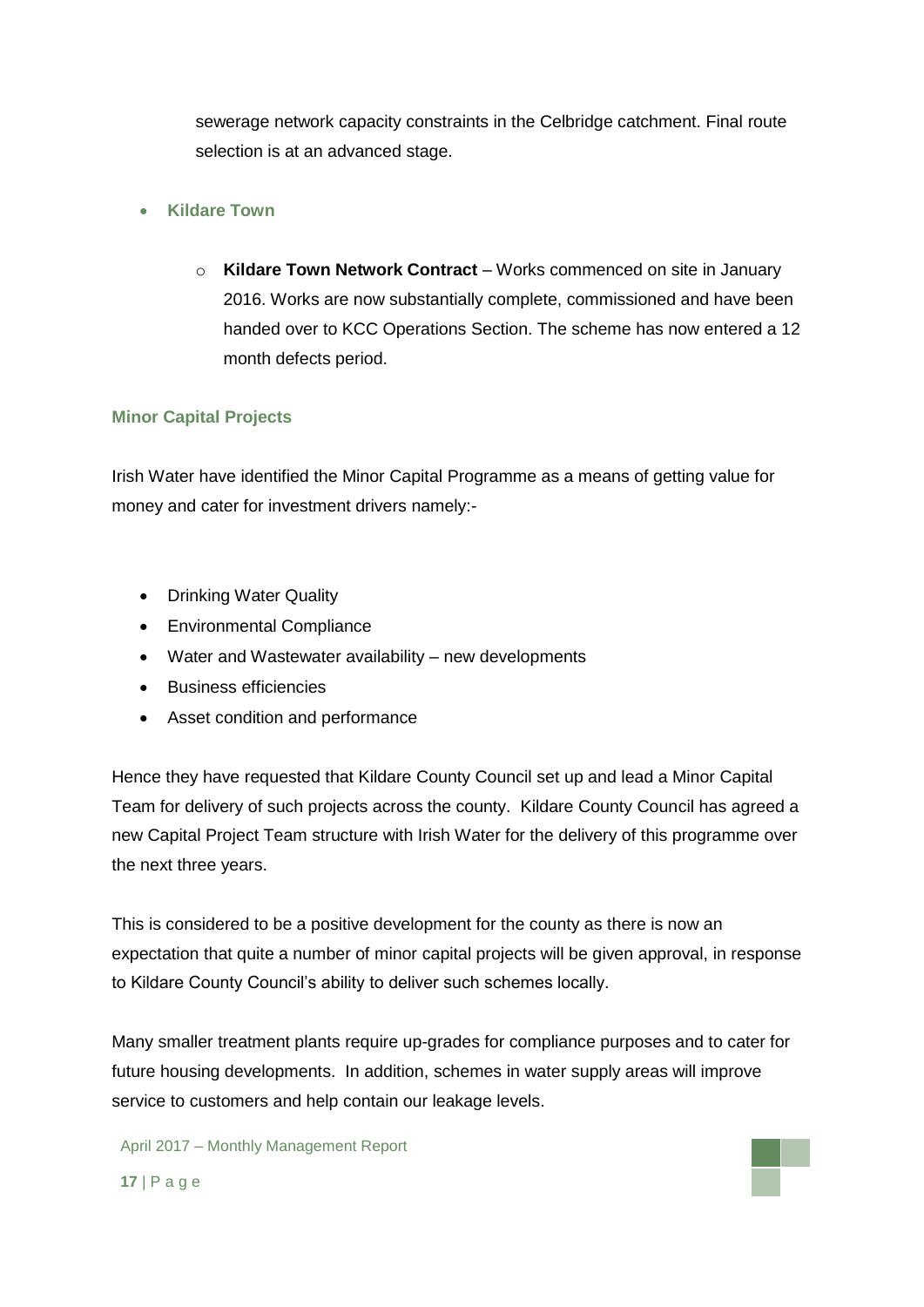A total of 22 schemes have currently been approved by Irish Water for progression by Kildare County Council Minor Capital Team. The estimated value of works is in the region of **€7 million**. Five of these schemes have been completed by the team and several others have been placed on long term hold by Irish Water. The following is a list of active schemes in this area:-

- **Allenwood to Kilmeague Mains Replacement** Advance works at Allenwood Crossroads have been carried out in collaboration with KCC Roads & Transportation upgrade works to prevent the requirement of disturbing a newly laid tabletop ramp. Site Investigation works have been completed. Design works have been completed by KCC and it is now with Irish Water for the tendering process.
- **Allenwood Vacuum System Modification & WWTP Upgrade -** An engineering consultant is progressing design and site investigation works. The planning application is also being prepared by the Consultant. This is a combination of two ANBs.
- **Athy Wastewater Treatment Plant Upgrade** A topographical survey and site investigation works have taken place. Design works and planning are being progressed by an engineering consultant. A Recommendations Report to construct an Inlet Balancing Tank has been prepared by the Consultant.
- **Kildare Town Backyard Services** Part of the design for this scheme includes backyard services in Maynooth. The design is currently being finalised and will be ready for tender in mid-2017.
- **Coill Dubh WWTP up-grade** is currently at commissioning stage.
- **Crophill, Castledermot Cast Iron Replacement**  Approval was received for the replacement of 500m of cast iron watermain. A contractor has been appointed and has completed the site investigation. Main contract to commence  $10<sup>th</sup>$  April 2017.
- **Kilmeague Wastewater Treatment Plant Upgrade** An Engineering Consultant has been appointed to progress design options in conjunction with the Athy Wastewater Treatment Plant Upgrade. A Recommendations Report has been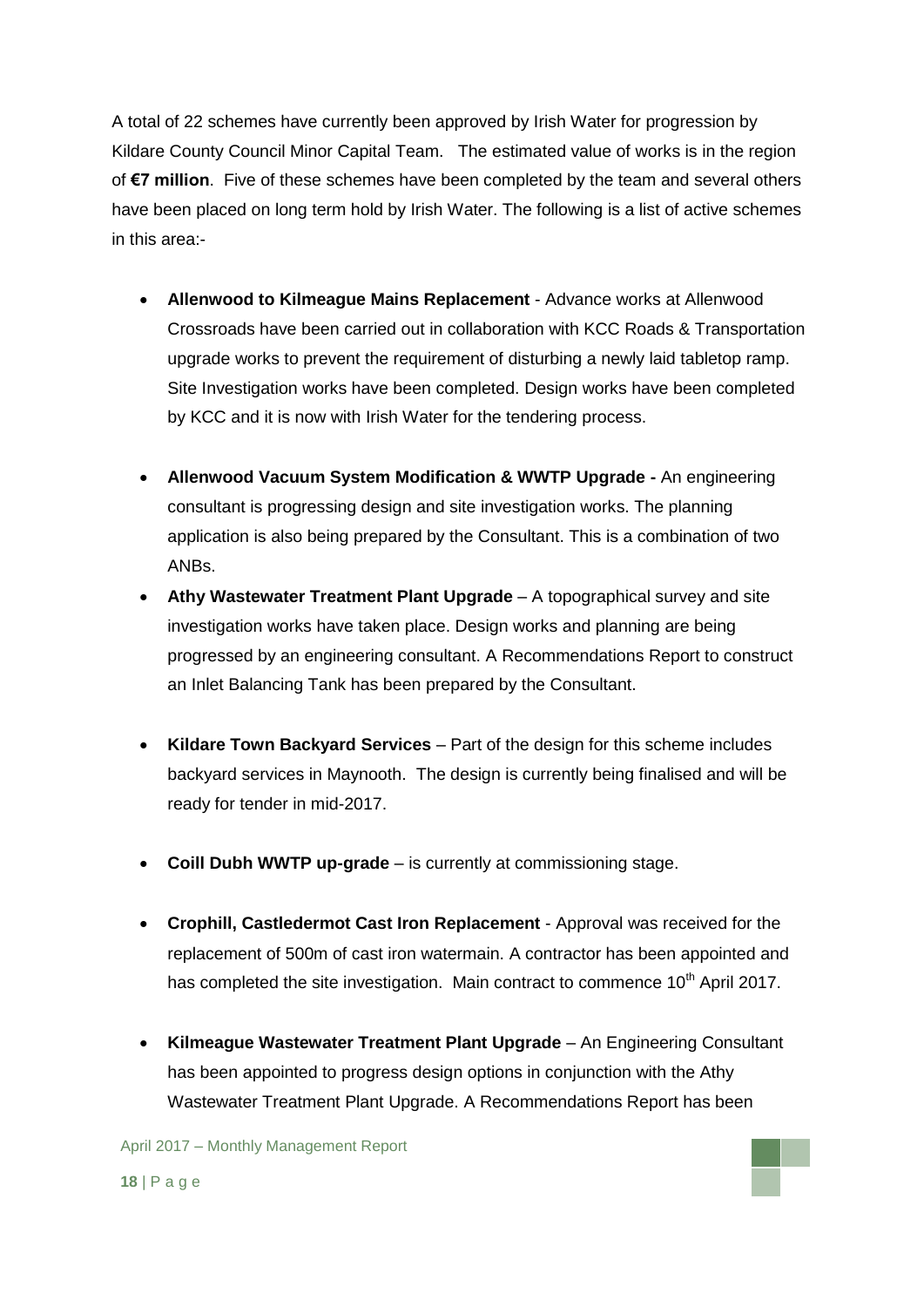completed and treatment options are being confirmed prior to commencement of the tender process for improvement works.

- **Rathcoffey, Milltown and Calverstown WWTPs** A Recommendation Report has been prepared by the appointed engineering consultant. KCC have progressed some minor manhole rehabilitation works to reduce network infiltration and a subsequent flow & load survey. The results of this additional flow & load survey will be used to help identify upgrade requirements.
- **Ladychapel Cross to Taghadoe Watermain** KCC are preparing the design and tender documents to progress this new watermain scheme. An archaeological assessment will commence in April 2017.
- **Maynooth Watermains Rehabilitation** A Consultant has been appointed to progress this scheme. A Contractor has been appointed for the works and is doing the site investigation. The main contract will commence by end of April. Advance works to remove lead services on the Dublin Road has been completed by KCC.
- **Monread Road Sewer Line Repair**  Approval was received for the replacement of a 900m of foul sewer pipe. The contractor has mostly completed the works.
- **Narraghmore Wastewater Treatment Plant**  Appointment of Contractors for improvement works at the treatment plant is ongoing.
- **Oak Park, Narraghmore**  Preparation of Tender Documents for improvement works at pumping station and new rising main to Narraghmore WWTP ongoing.
- **Rathangan WWTP** Preparation of a Consultants Brief was prepared by KCC and has been submitted to Irish Water for tendering. The consultant will prepare a Condition Report and Recommendations Report identifying required upgrade works.
- **Red Bog Borehole Removal**  Approval was received to remove the Red Bog borehole source from operation and connection of the local network to the Poulaphuca Regional water supply. Works consist of the construction of a booster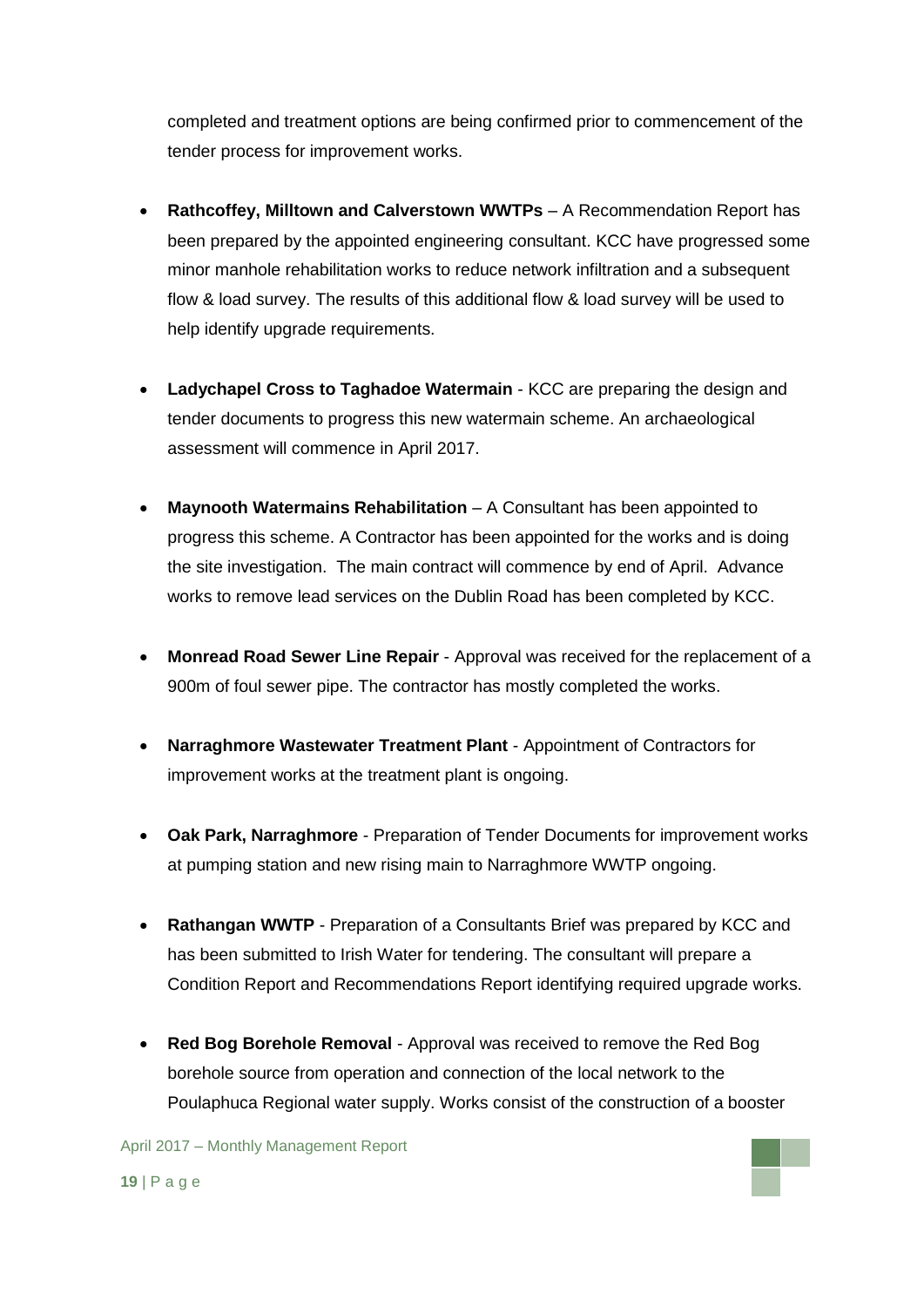pump and approximately 2.5 km of watermain. Design and site investigation tender documents have been prepared and are ready for submission to Irish Water for tendering. An ecological assessment is required prior to tendering to ensure the proposed works do not adversely impact on the surrounding environment. The ecological assessment is now complete.

 **Timolin WWTP** – Preparation works for a Part 8 planning application has been prepared by KCC and approval will be sought. The proposed upgrade will then be tendered out to Irish Water's MEICA lot 5 framework for new package wastewater treatment plant, subject to Part 8 planning approval.

Several Schemes have been progressed to completion by the KCC Minor Capital Scheme. The following is a list of completed or almost completed schemes:

- **Athgarvan Septic Tank Diversion** Construction of a new foul sewer is now completed thereby eliminating the requirement of a communal septic tank with its associated groundwater pollution potential and maintenance works. Final road reinstatement has been carried out and all works have now been completed. Final Account review has been completed and agreed.
- **Ballitore WWTP** Construction of access road and pipeline. All works have been competed on this scheme
- **Newhall Pumping Station Upgrade –** Works have been completed. Final Account Review ongoing.
- **Old Grange (Monasterevin) Watermain** The new watermain has now been laid and all houses connected to the new main. All outstanding works have been completed and final account payment to be closed out.
- **Tankardsgarden Pumping Station Upgrade** Works to replace pumps, control systems and flowmeters have been completed.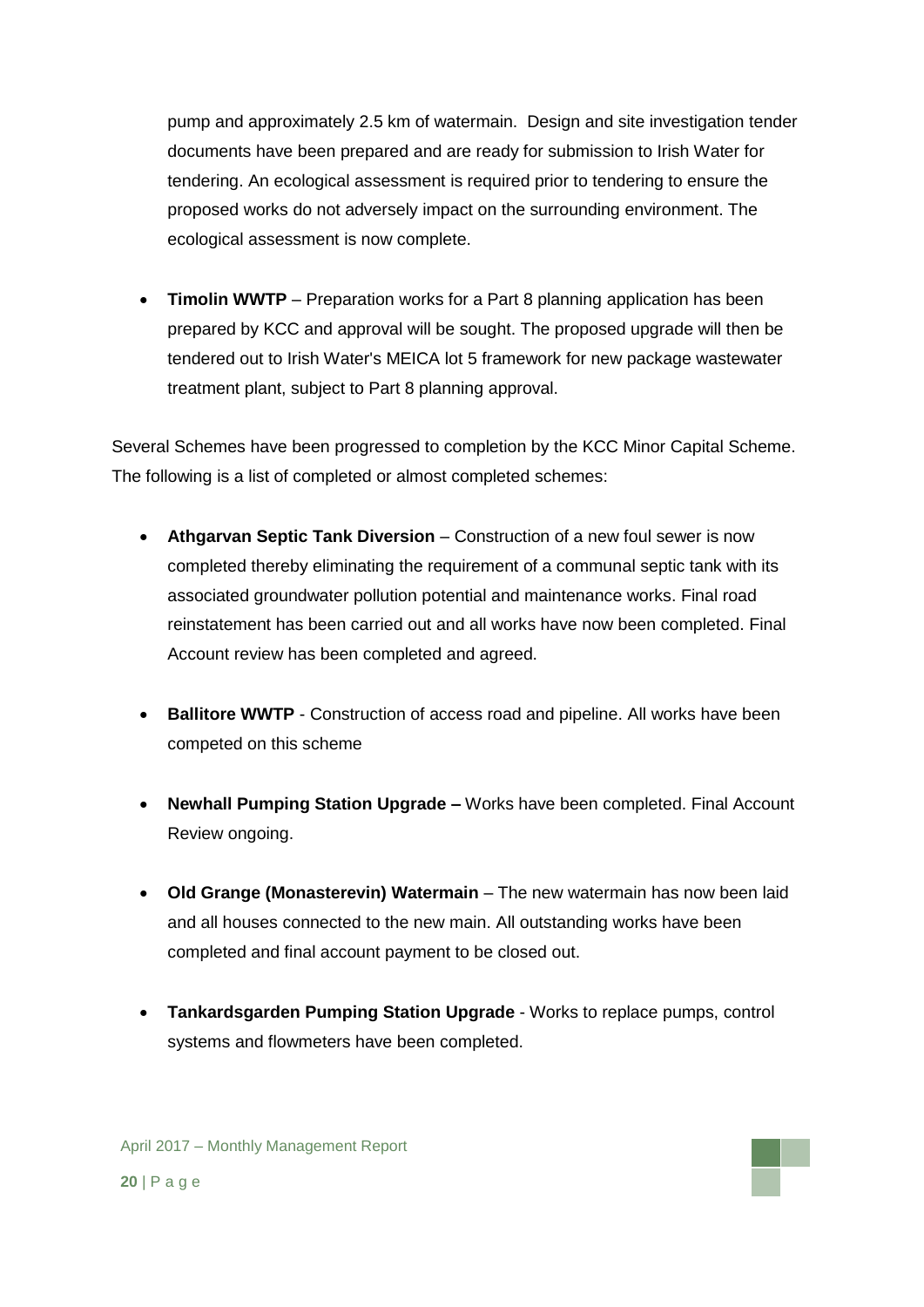- **Newbridge Main Street Sewer Replacement** Works required due to ongoing operational problems and blockages. Initial blockages have been cleared. The appointment of a consultant to design the works has taken place and design works are ongoing to allow for long term improvement measures.
- **Emergency Showers & Eyewash Stations** The preparation of tender documentation for a county wide replacement at all water and wastewater treatment plants has been carried out.

The following non-Irish Water Schemes **(Unfinished Housing Estates)** have been progressed by KCC:

- **Cluain Dara, Derrinturn –** Construction of a pump station in the unfinished housing estate has been completed and commissioned. The scheme is now fully complete and Final Account being closed out.
- **Mill Brook, Timolin** Construction of a pump station in the unfinished housing estate has been completed and commissioned. The scheme is now fully complete.
- **The Paddocks Crookstown -** Exploratory survey/design work is ongoing for the connection of this estate to the public foul sewer. Should this be feasible and at reasonable cost, it is then proposed to decommission the existing treatment system. The scheme is subject to funding being provided.

### **Rural Water Programme**

In 2016, the Department of Housing, Planning, Community & Local Government (formerly Department of Environment, Community & Local Government) announced a multi-annual funding programme for 2016 - 2018. Kildare Rural Water Section's funding submission for the Rural Water Multi-Annual Programme has been prepared and submitted. This identified proposed upgrade works at various group schemes throughout the county for each of the years from 2016 to 2018 inclusive.

Kildare County Council Rural Water Section met with Ballindoolin GWS in 2016 with an aim to progress proposed network upgrade works. This scheme was identified as a "shovel ready" scheme in the Rural Water Programme funding submission for that year. The interim

April 2017 – Monthly Management Report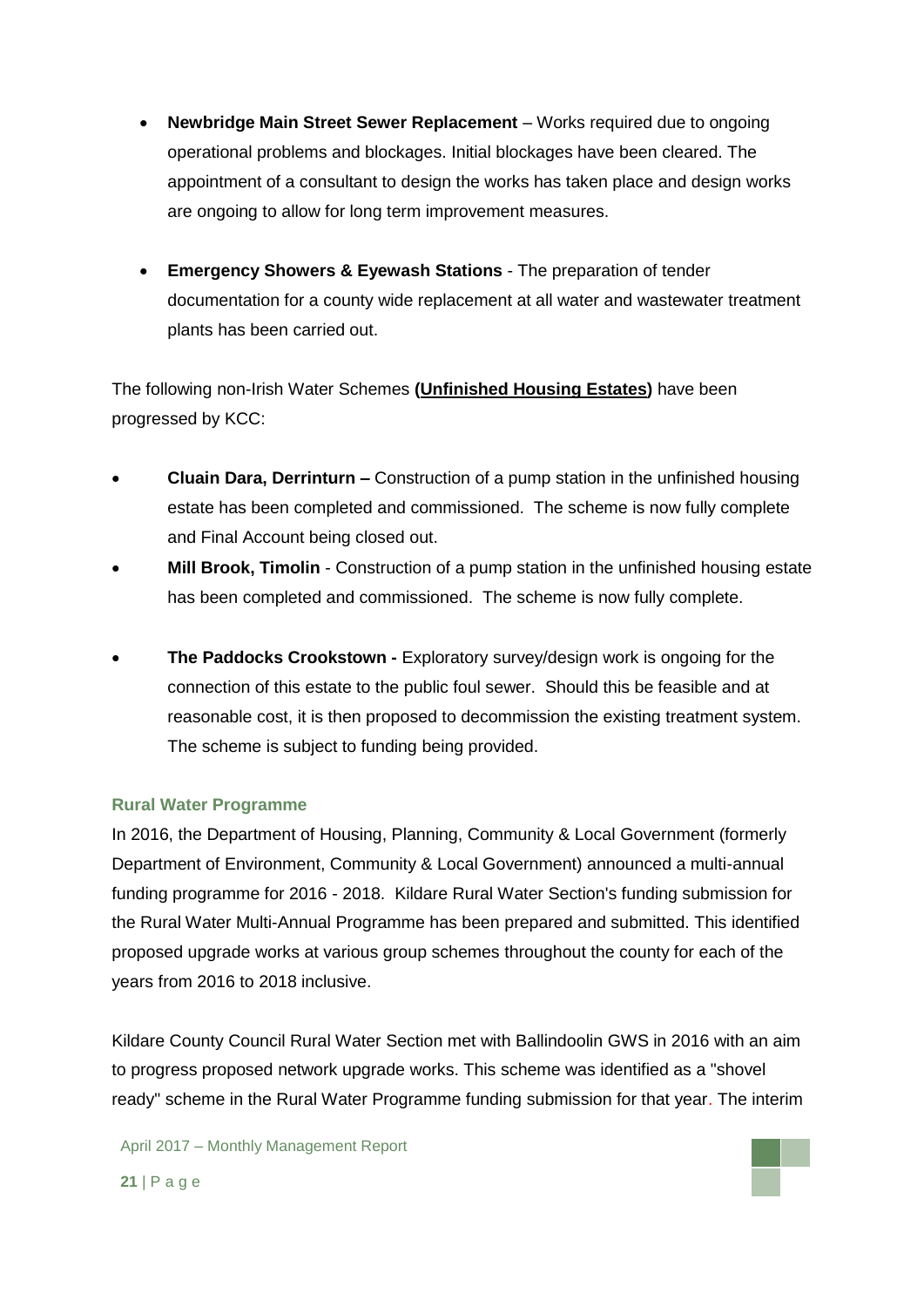grant funding allocation received allowed for the progression of works at Ballindoolin. The upgrading works for part of the Ballindoolin GWS were successfully completed in Q3-2016.

Taking in charge of group water schemes is now subject to approval of Irish Water and need to meet certain standard criteria. It is anticipated that several group water schemes will be taken in charge in 2017.

Works are proposed for 2017 at several group schemes, however confirmation of funding allocations for the Kildare Rural Water Programme have yet to be confirmed by the Department of Housing, Planning, Community & Local Government.

## **Flood Protection**

- **Morell**  The final Feasibility Study, including the Cost Benefit Analysis, has received approval from the OPW subject to some minor changes, to which we have no objection. We have now submitted the Feasibility Study and outline planning strategy to the OPW. A formal submission will be made to An Bord Pleanála as soon as the OPW have approved funding for the scheme. A presentation was made by the Council to the OPW on the 10.2.2017 seeking funding approval and a positive outcome is anticipated. It is hoped that construction of this scheme will begin in late 2017/early 2018.
	- **Ballymore-Eustace Scheme** Complete.
	- **Hazlehatch** A meeting took place with Minister Canney and his officials on the 6.12.2016. The outcome was positive and it is hoped to progress the project by advertising for Consultants in Q2- 2017. In the interim, survey work will commence.
	- **Dara Park** Construction works and landscaping are now completed. The landscaping contract included the planting of 80,000 bulbs and over 100 trees. A certificate of substantial completion has been issued. Any snagging issues will be dealt with during the maintenance period. A detailed report was issued to the MD in this regard and a meeting will be arranged with local residents before further works commence. The snag list is currently being compiled with a view to carry out works in the coming weeks.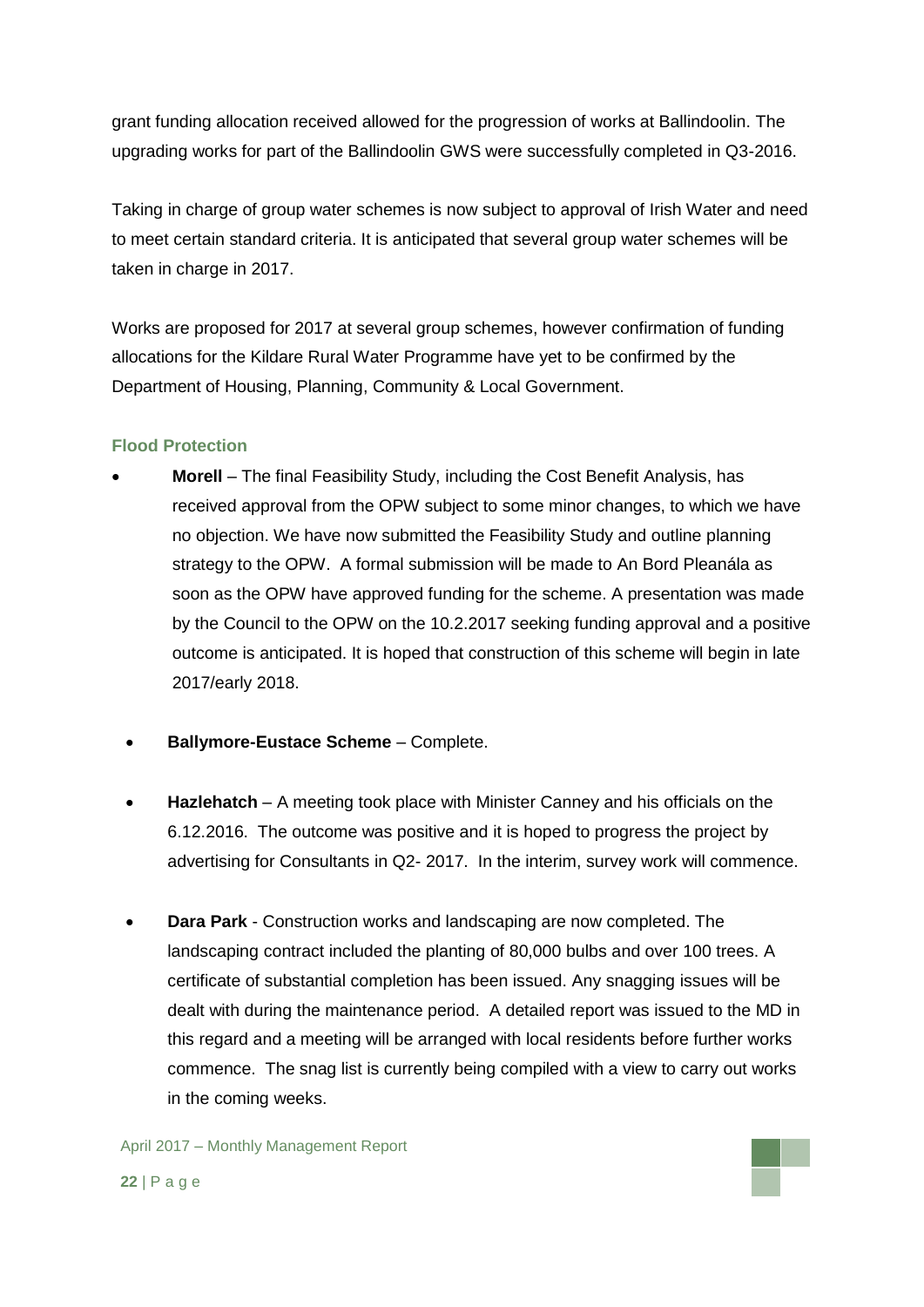- **Oaks, Newbridge** A solution to the flooding issues have been identified and a consultant has been appointed to carry out detailed design. It is hoped that construction of the scheme will begin in summer 2017 and will include co-operation from Water Services and the MD office. This will be subject to funding.
- **Johnstown**  complete.
- **Ardclough** complete.
- **CFRAM Programme** The final draft report was presented to the elected members at a special briefing held at 11.00 a.m. on Monday,  $24<sup>th</sup>$  October, 2016 prior to full Council meeting.
	- Draft plans for the South East Region (Barrow) were published on 18<sup>th</sup> September and the consultation period has now closed.
	- Draft plans for the Eastern Region (Liffey) were published on 23<sup>rd</sup> September and the consultation period has now closed.
	- The Draft Plans have identified flood management measures for the following towns:
		- o Leixlip
		- o Maynooth
		- o Celbridge
		- o Clane
		- o Newbridge
		- o Suncroft
		- o Castledermot
		- o Athy

A further study is recommended for both Hazelhatch and Naas. Once the Public Consultation period is completed and the submissions dealt with, the final plans will be sent to the relevant Minister for approval. They will then be sent back to the local authorities for adoption. Once adopted, we can apply to the OPW for funding of the schemes.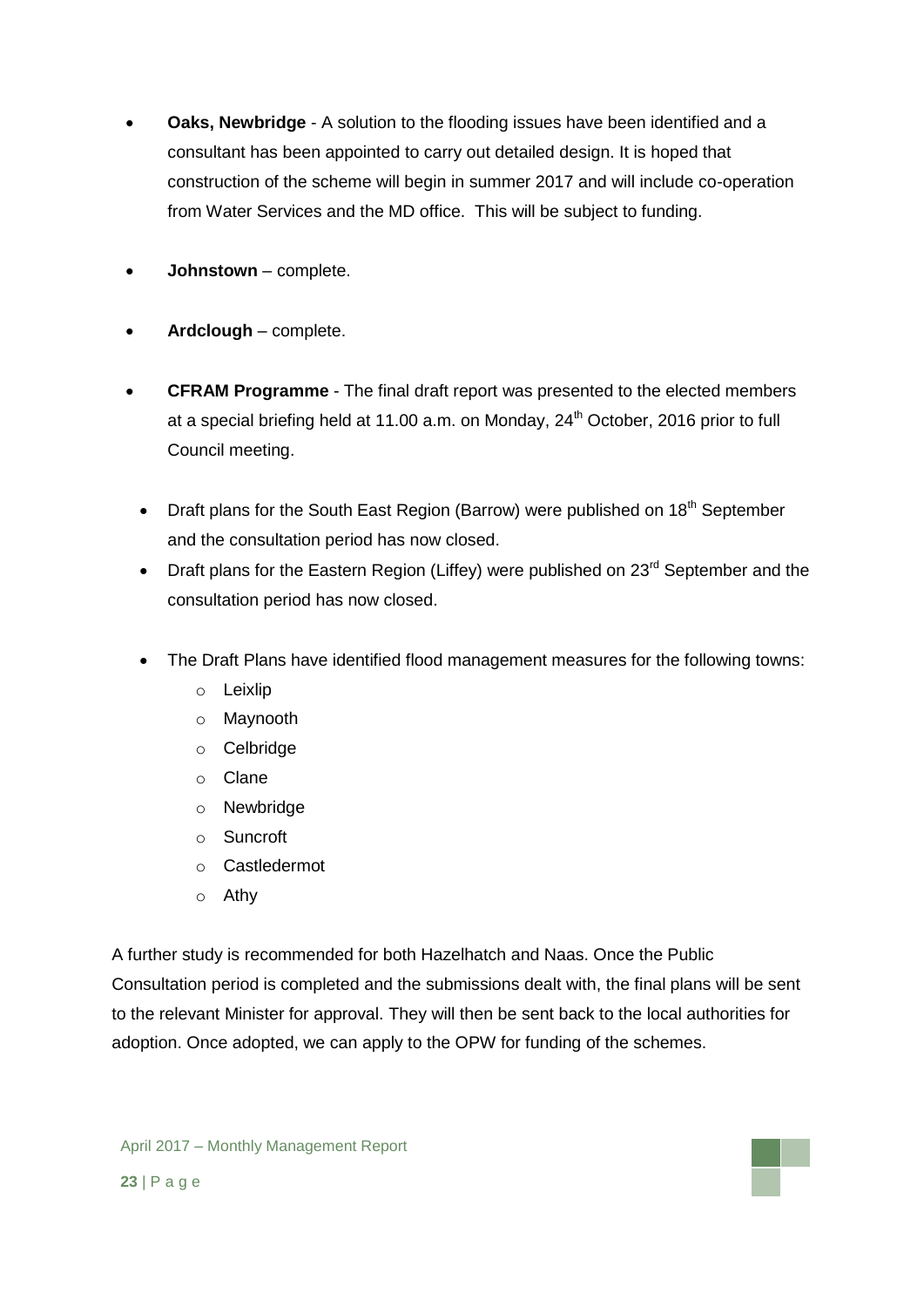## **River Cleaning & Drainage Channel Maintenance**

This year's programme is now complete, with a significant number of channels cleaned, including 1.5km at Derrymullen, Allenwood and a pilot scheme on the Clonshambo, which aims to improve both flood protection and water quality. A meeting was held with representatives from Laois County Council to develop a co-ordinated approach to carrying out cleaning works on the River Barrow.

## **ENVIRONMENT**

**Kilcock (Royal Canal)** – This facility has now re-opened.

## **Cemetery Extensions**

- **Staplestown –** complete
- **•** Ballybracken complete
- **Crookstown**  Works commenced.
- **Newbridge**  Complete.
- **Derrinturn** Complete.
- **Lullymore** Complete.
- **Churchtown** Part 8 documents now being published and consultation is ongoing.
- **Athy (St Michael's new)** Up-grade of car parking area now complete. Further works to internal roadways including resurfacing and kerbing have been completed. The unauthorised entrance has been blocked. A final phase of work is now proposed.
- **Rathangan** land acquisition is currently being finalised and a draft design is now to hand. Part 8 process has commenced.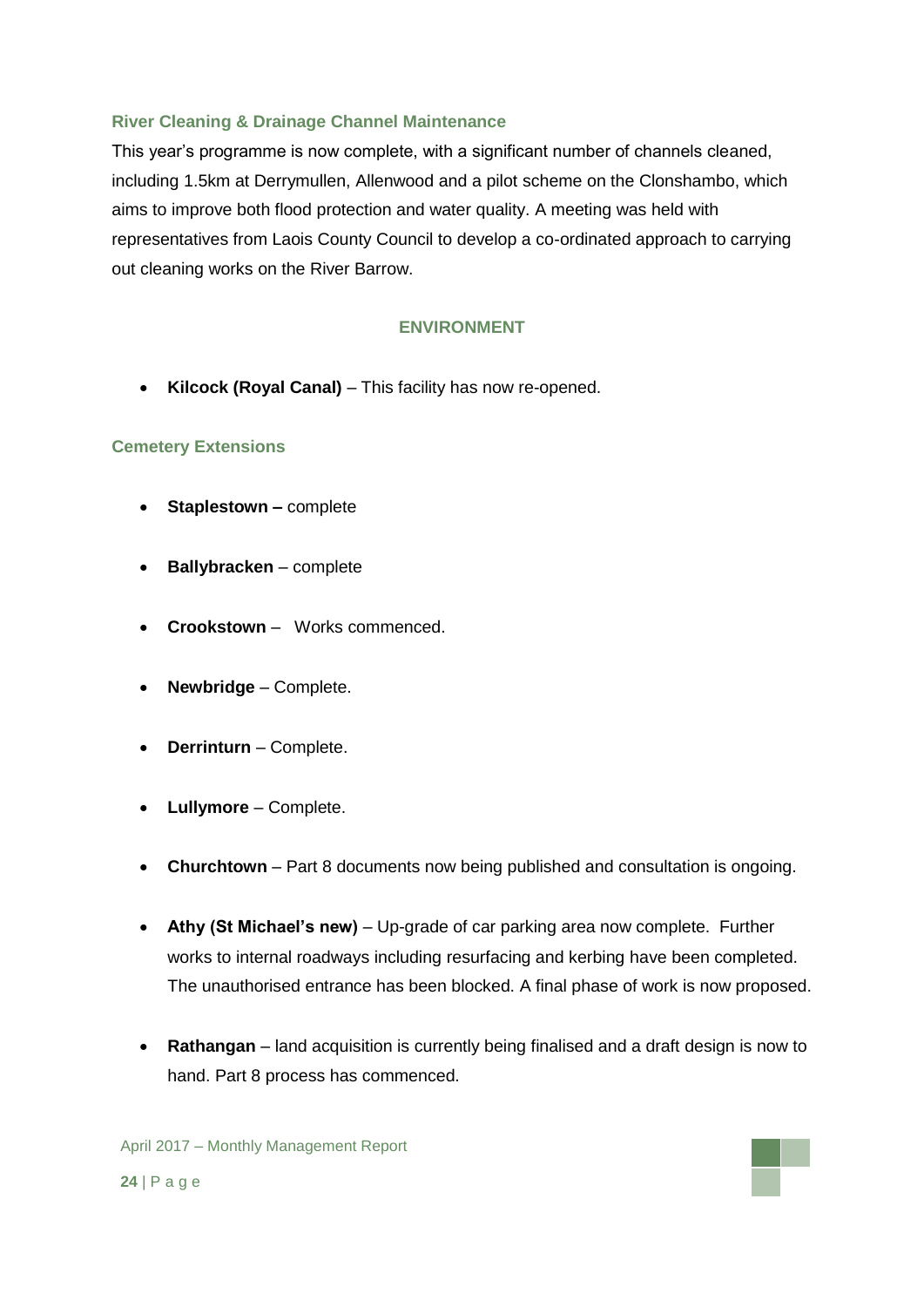**Leixlip** – land acquisition being examined.

**Dog Control** – Design details relating to the proposed upgrade of the pound at Ballytore have finally been agreed. Discussions are ongoing with the owner with a view to agreeing financial arrangements and progressing the matter to Part 8 stage. Design aspects have since been finalised subject to any conditions which might be imposed by the Chief Fire Officer. Discussions are also ongoing with ISPCA regarding possible amendments to Service Level Agreement as a result of the proposal. A further meeting with the ISPCA is scheduled for later this month.

**North Kildare Civic Amenity (Celbridge, Leixlip and Maynooth)** – The Environment Section has reviewed the suitability of sites within its ownership following an invitation for public expressions of interest. A preferred location is now being progressed at Kilmacredock Upper (beside existing road maintenance depot). Donnachadh O'Brien, Consulting Engineers, have been commissioned to prepare a preliminary design and layout. Draft proposals will be presented to the MD shortly.

**Emily Square Up-grade** – Two further consultation days have been scheduled as follows:

March  $10<sup>th</sup>$  (with local businesses owners) March  $28<sup>th</sup>$  (as a wider public event)

It has also been necessary to commission an Appropriate Assessment.

**\*Tidy Towns** – The network proposed to enter into a partnership agreement with Kildare G.A.A. – further details to follow.

April 2017 – Monthly Management Report **Irish Business Against Litter -** Kildare Town has been voted the cleanest town in Ireland. This exciting result was achieved through the efforts of many associated with the town. It is a great boost to all towns and villages in the county and highlights the great work carried out by all concerned. The town also secured a prize of a sculpture to the value of €40K. Discussions are currently ongoing with the Tidy Towns Group regarding a range of proposed improvements with a view to taking full advantage of the momentum generated. A joint presentation on urban design/public realm was made to Newbridge and Kildare Tidy Towns Groups on 10<sup>th</sup> April.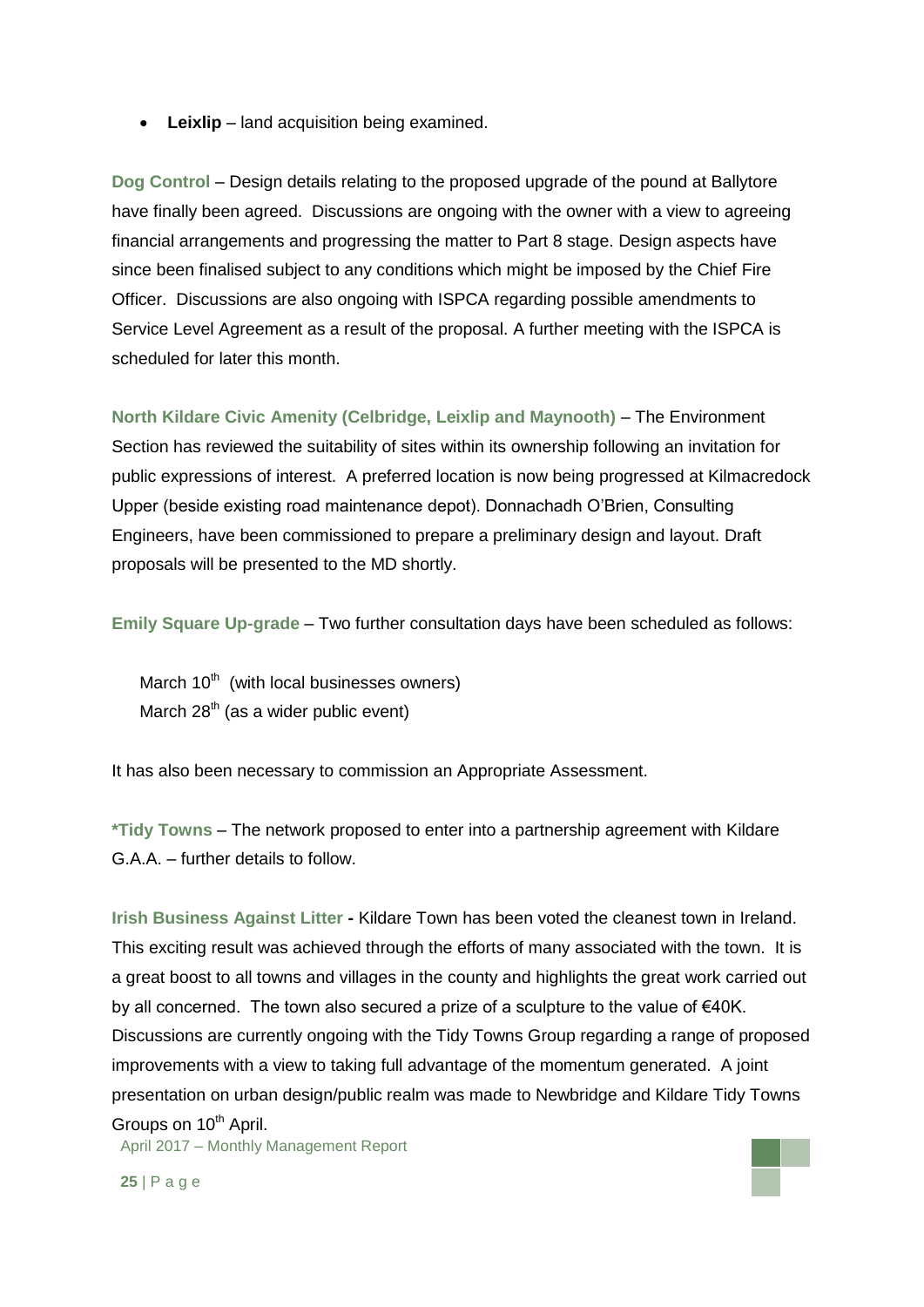**Kerdiffstown -** Kildare County Council formally accepted responsibility for the management and remediation of the site on the  $5<sup>th</sup>$  June, 2015. Project planning has now been completed and the Project Management phase has commenced. The local community and the Municipal District have been fully briefed. The project team is now fully in place and Jacobs International have been appointed to provide technical assistance for seven tasks including end-use definition, EIA, engineering supports, demolition of dangerous structures etc.

## *1. End Use*

o A presentation on the final decision of the end use was presented to Naas Municipal District on Tuesday, 15<sup>th</sup> November, 2016 where it was announced (subject to statutory consents) that the end use will be a park with multi uses pitches, change rooms, playground and walking/running tracks.

# *2. Preliminary Design/Planning/EIA*

- o Outline design is now complete.
- $\circ$  A final site shape/formation has been completed with the inclusion of the end use design of the park
- $\circ$  A public consultation for the purposes of the EIA was held in Lawlors Hotel on Tuesday 7<sup>th</sup> March from 6pm to 9pm, where a presentation by the Kerdiffstown Team was also given of the project and of the draft design. The feedback received was all positive with good engagement from the public.
- o Environmental monitoring and background studies are complete for the Environmental Assessment but will continue to be monitored.
- o Contact has been made with statutory bodies.
- o The licensing and planning applications is almost finalised, it is currently being reviewed by KCC staff and will be ready for legal review mid-Q2 before submission at the end of Q2/early Q3.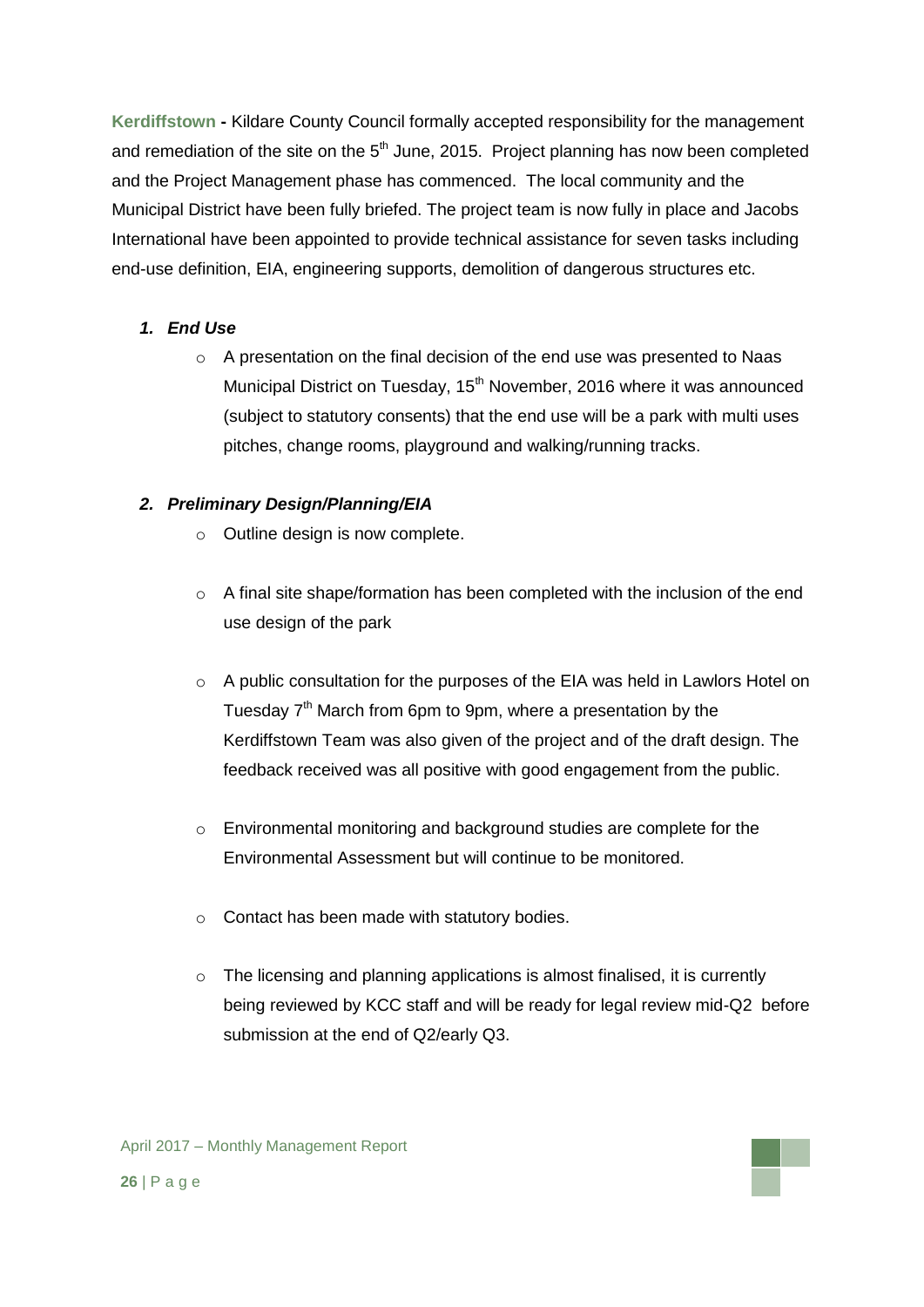$\circ$  A CPO process will be commencing in tandem with the EIA and documents are currently being drafted. Discussions with the people who may be affected has commenced.

## **Energy Management and Climate Change**

The Energy Management Team continues to progress a range of initiatives. All in all, the Council has reduced its energy consumption by 14% since 2009. The remit of the team has now been widened to include Climate Change Adaptation and the data gathering phase is now well advanced. The Climate Adaptation Plan is now being progressed by the team, with input from the SPC.

## **Athy MD Initiatives**

- Subject to formalities, agreement has been reached with the owner of the Model School and KWETB regarding a proposal to converting part of the building (formerly VTOS) to an apprentice training centre. Design and tender documents have since been prepared. It is understood that the KWETB have secured funding in order that the project can proceed. In the interim, the model school is being transferred to public ownership
- Works will commence in the new Branch Library (St. Dominic's church) on 21<sup>st</sup> April.

## **Roads, Transportation and Public Safety**

## **Local Infrastructure Housing Activation Fund (LIHAF)**

The formal announcement in regard to LIHAF funding has been made. Kildare County Council has received approval for €21.4 million for three projects: Naas Inner Relief Road, Maynooth Eastern Relief Road and Sallins Community Amenity project. The projects will now move toward the procurement of services and initial planning.

## **Naas & Sallins Parking Bye-Laws**

Parking Bye-Laws for Naas & Sallins were on public display until 17th January 2017. The closing date for submissions was 8th February 2017 and the submissions are currently being assessed and site inspections are being carried out.

April 2017 – Monthly Management Report **27** | P a g e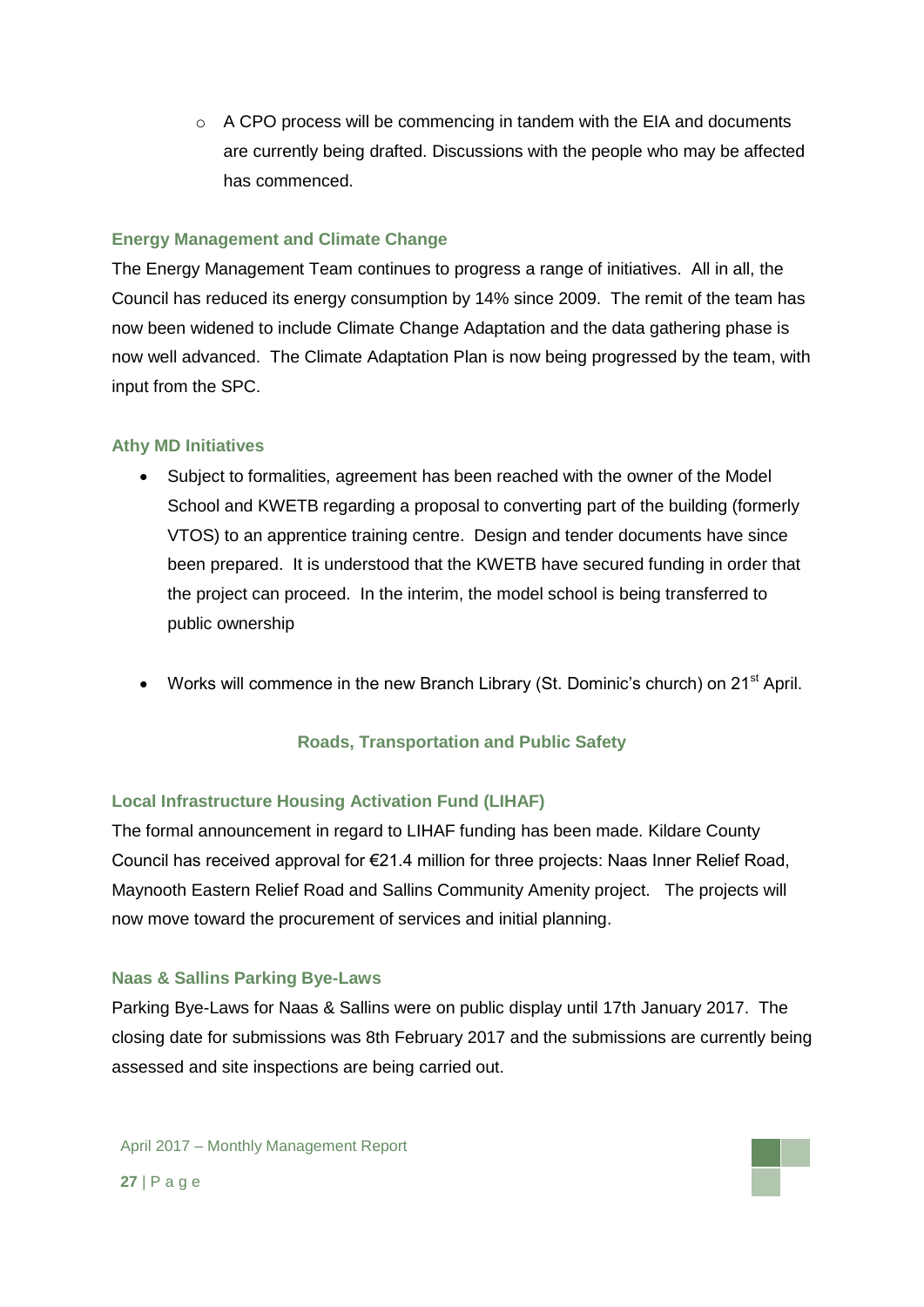### **Proposed Parking Bye-Laws for Clane & Castledermot**

The drafting of Clane and Castledermot Parking Bye-Laws have been finalised in draft form and will be brought before the Members "in committee" prior to public consultation.

#### **Traffic Management Study - Maynooth**

AECOM is continuing with the preparation of a Traffic Management Study for Maynooth. The consultants presented their draft recommendations to the MD members in February 2017 on a number of occasions. This has led to some delay. Provided the remaining public consultation can be completed in a timely manner the final report should be available in June.

#### **Newbridge and Kildare Sustainable Projects**

Discussions are ongoing with the NTA in regard to agreeing funding and the scoping/project brief.

#### **Brownstown / Curragh footpath and pedestrian crossing.**

The construction of a footpath between Brownstown and the Curragh Camp has been completed. The signalised pedestrian crossing has been commissioned. The ESB are due to commission the new public lighting standards in the coming weeks.

#### **Overflow car park at GAA Grounds, Newbridge**

The contract to overlay the surface of the car park and to provide associated line markings and bollards has been completed.

#### **Improvements to streets between Eyre St and Main St, Newbridge.**

The contract to carry out improvements to the streets between Eyre St and Main St. is due to be completed shortly. Repairs to crossing points along the footpath on Eyre Street were carried out in preparation for these improvement works.

#### **Line markings contract.**

The contract to reinstate line markings and yellow boxes in Newbridge and Kildare Town has commenced.

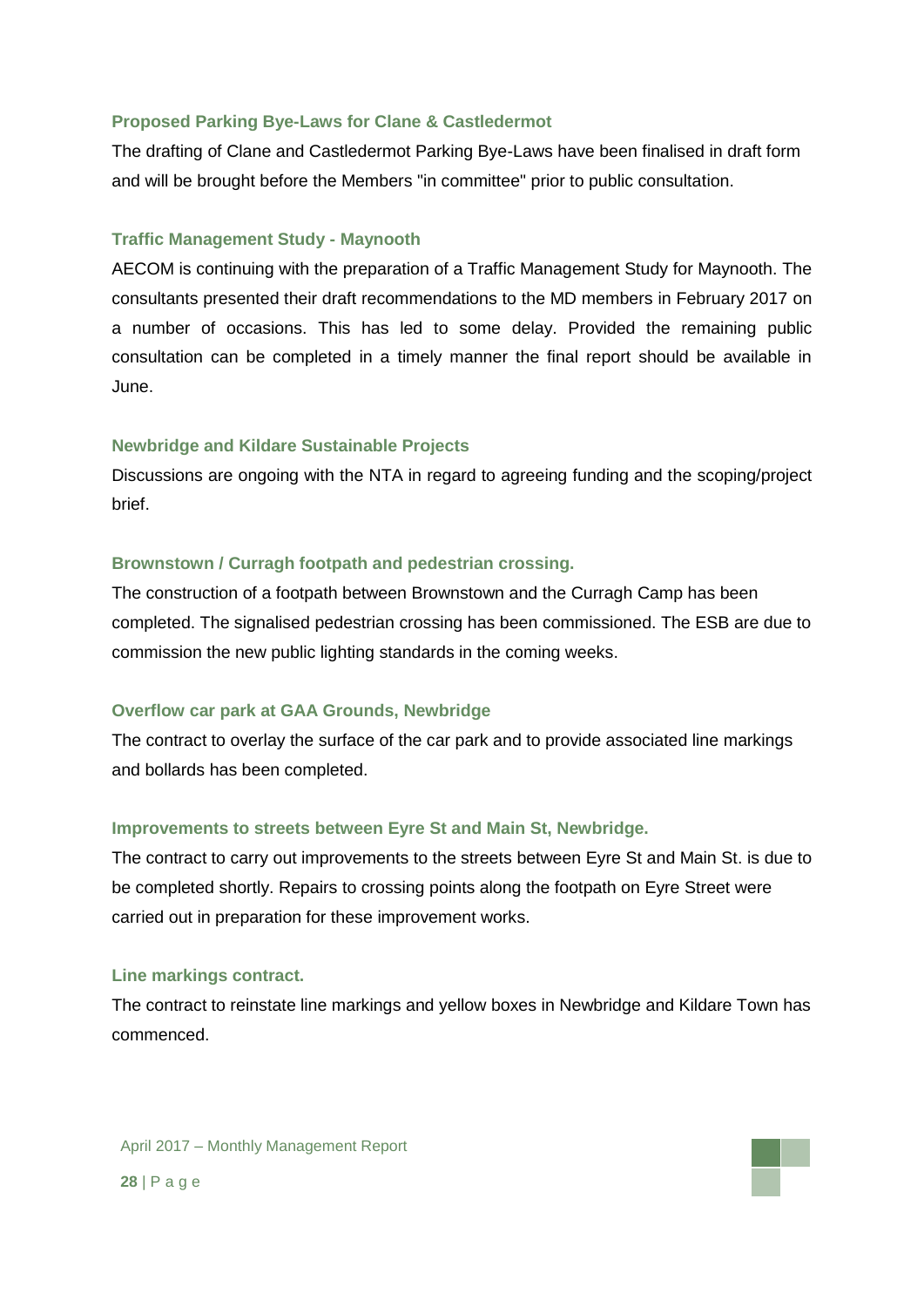### **St James's Lane (Cooper's Lane), Newbridge.**

The Municipal District Office has carried out a much needed clean up of the lane between Eyre Street and College Park.

## **Newbridge Link Road - Industrial Estate to Curraghgrange**

Construction is underway and is substantially complete. The closure of the nearby pedestrian access is also completed.

## **Maynooth Northern Outer Orbital Route**

Rathoath MD members approved the Part 8 for the section of the Outer Orbital Route which connects the Moyglare Road with the Dunboyne Road in Maynooth. The Developer that has proposed to construct this section of the MOOR is now awaiting the outcome of discussions with Irish Water in regard to Water and Waste Water capacity issues. Discussions were held with senior management from Irish Water in regard to the ongoing service issues across North Kildare on 15<sup>th</sup> February and we await the outcome of those discussions.

## **Athy Distributor Route**

Preliminary Design, Business Case and Draft EIS were submitted to DTTaS for approval. Approval from DTTAS has been received and the scheme will be published to An Bord Pleanala in April. Public notices will shortly advise of this approval and submission to An Bord Pleanala.

## **Carlow Road, Athy R-417**

The section of road between the Railway crossing and Coneyboro has now been totally completed. The road has been relined, landscaped and most accommodation works completed. A photo montage of the completed works is attached on Page 7.

The second section of this road is between the railway crossing and the rear of Emily Square. Drainage work is ongoing and footpaths and road overlay will shortly be completed. This work is financed through NTA and LPT.

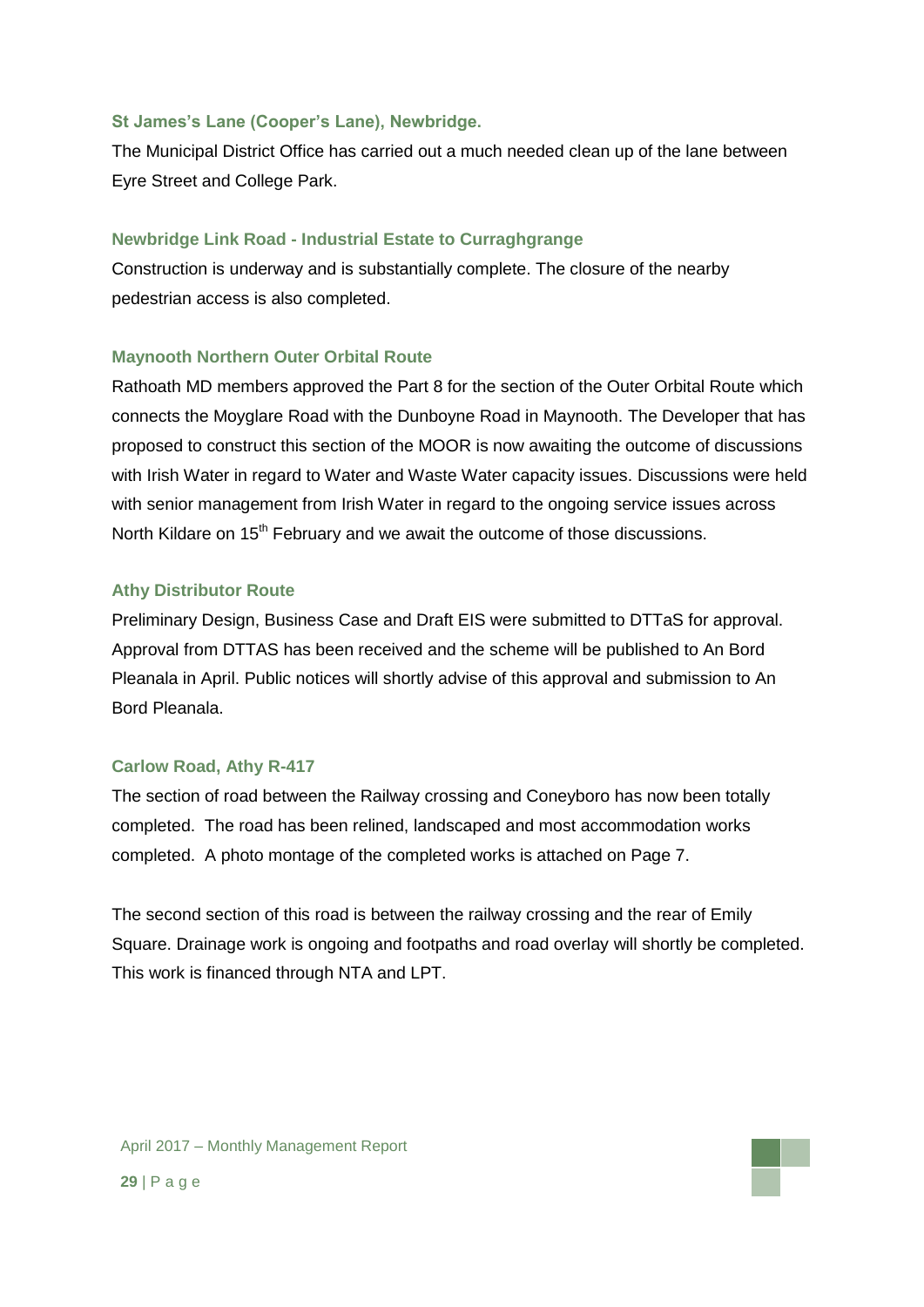Road Improvement Works - Carlow Road, Athy













### **Cowpasture, Monasterevin L-7059**

The footpaths between the traffic lights at Super Valu and the bend in the road have been completed. The surface water drainage is ongoing. The surfacing should be completed in the near future. This work is financed through LPT.

April 2017 – Monthly Management Report

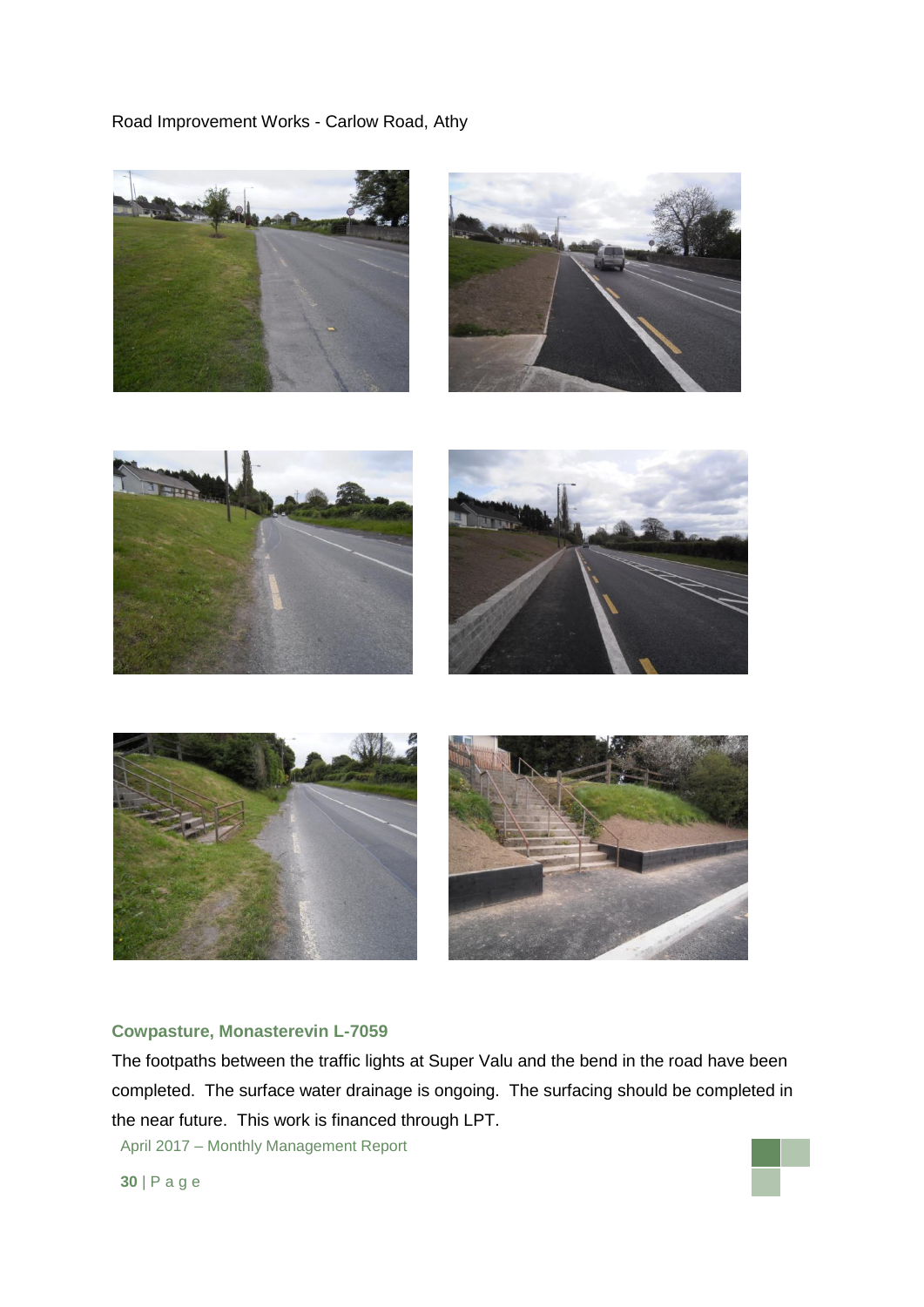### **Dublin Road Corridor, Naas**

The Council has appointed the consultant for the detailed design and contract documentation preparation phase of this project. A project execution plan has been submitted to the NTA and is near agreement. Phasing of the project is agreed and preliminary contracts for surveys etc are ongoing.

### **NTA GDA Cycle Network Design (Naas)**

Three schemes are being progressed to Public Consultation Stage and this work is funded by the NTA. The routes are:

- Naas to Kill:
- Kilcullen Road, Naas; and
- Greenway from Newbridge Road (Naas) to Sallins train station along the route of the canal

The closing date for receipt of submissions for the Kilcullen Road, Naas Cycleway Part 8 was 16/12/16. The submissions report is being finalised by the scheme consultants for review by the Planning Section, before going before the Members of Naas Municipal District.

The Part 8 process for the Naas to Kill cycleway is planned to commence in May 2017.

The Greenway from Newbridge Road (Naas) to Sallins train station is planned to go to Part 8 in Q2 2017.

# **M7 Naas to Newbridge Bypass Upgrade, M7 Osberstown Interchange and R407 Sallins Bypass**

As Members are aware the M7 Naas to Newbridge Bypass Upgrade and R407 Sallins Bypass projects have been included in the Department of Expenditure and Public Reform Programme entitled "Building on Recovery - Infrastructure and Capital Investment 2016- 2021". The Department of Transport Tourism and Sport (DTTaS) have agreed that both projects are to form one contract.

Contract documents were issued in December 2016 to the shortlisted pre-qualified contractors. This process is in preparation for award of the construction contract in Q2 2017 which remains subject to provision of funding from both funding agencies, DTTaS and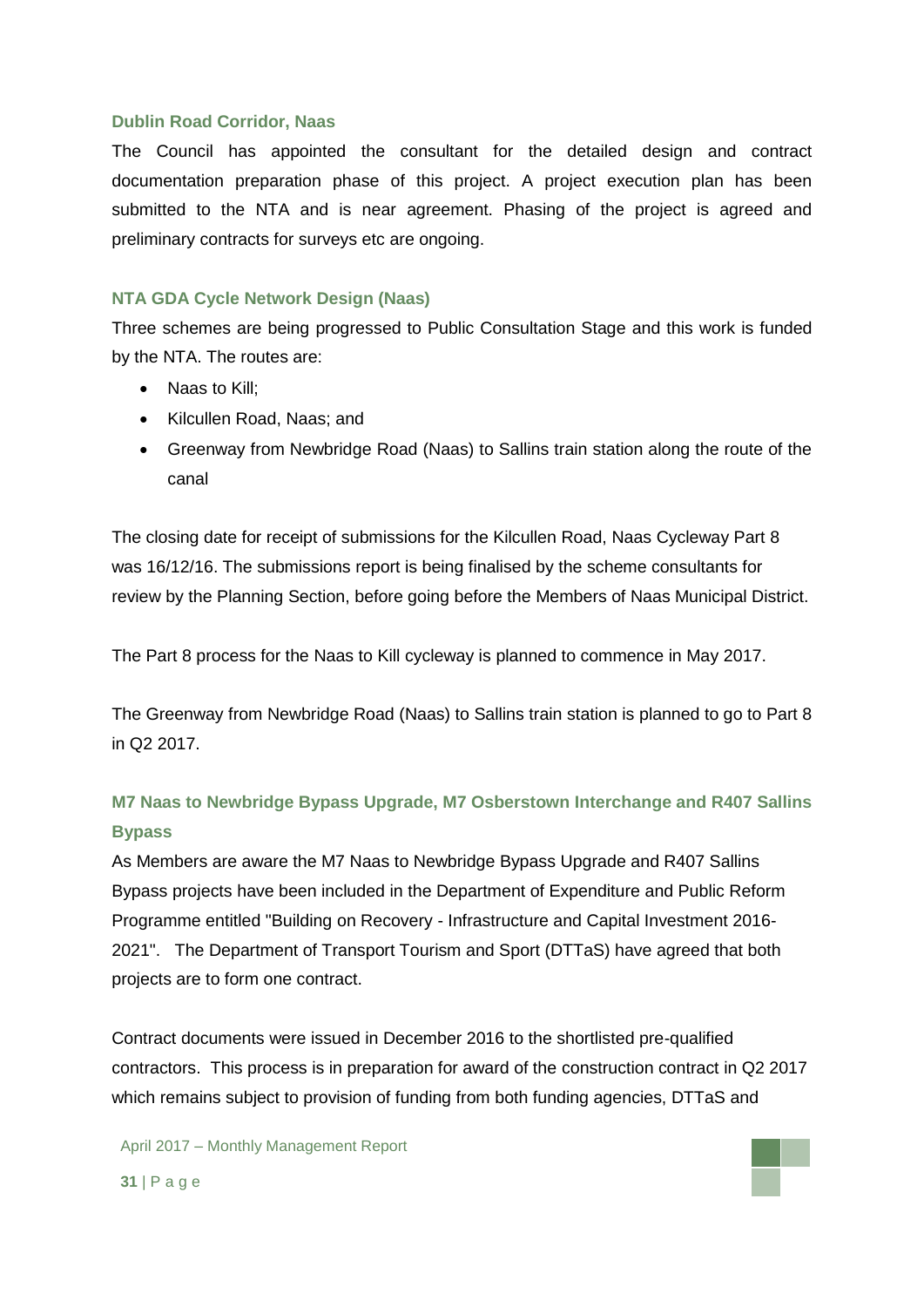Transport Infrastructure Ireland (TII). The construction contract duration is approximately 30 to 36 months.

Notices to Treat for the M7 Naas to Newbridge Bypass Upgrade, the M7 Osberstown Interchange and R407 Sallins Bypass were issued in December 2015. Land negotiations are continuing.

Advanced works/testing are underway in preparation for the main contract. This includes landowner accommodation works, archaeological testing, ground investigation, the Sallins Railway underbridge and the M7 hard shoulder strengthening (complete).

### **Royal Canal Greenway between Maynooth and Dublin County Boundary**

The Part 8 report for this scheme was approved at the October 2016 full Council meeting.

A procurement competition for the appointment of consultants is now complete and Atkins Consultants have been appointed. The project team has begun design preparation work.

This scheme will consist of the construction of a cycleway and pedestrian facility along the canal tow path. The scheme is 8.4km in length and will consist of a 2.5 to 3m wide shared walking and cycling facility.

### **Royal Canal Greenway - Maynooth to "The West"**

The construction of the KCC section of this Cycleway through Kilcock commenced construction on the 17th October 2016, and is nearing completion. Waterways Ireland has recommenced preparatory works on the section between Jacksons Bridge and Maynooth.

### **Replacement of the Machinery Yard**

The KCC Machinery Yard and Stores is currently located in Newbridge. It is proposed to relocate the machinery Yard and maximise the use of the existing site in Newbridge. The design services contract commenced in early April.

### **Celbridge/Leixlip MD**

Street Sweeping at the weekend is currently operational for a half day on a Saturday in both towns.

April 2017 – Monthly Management Report **32** | P a g e

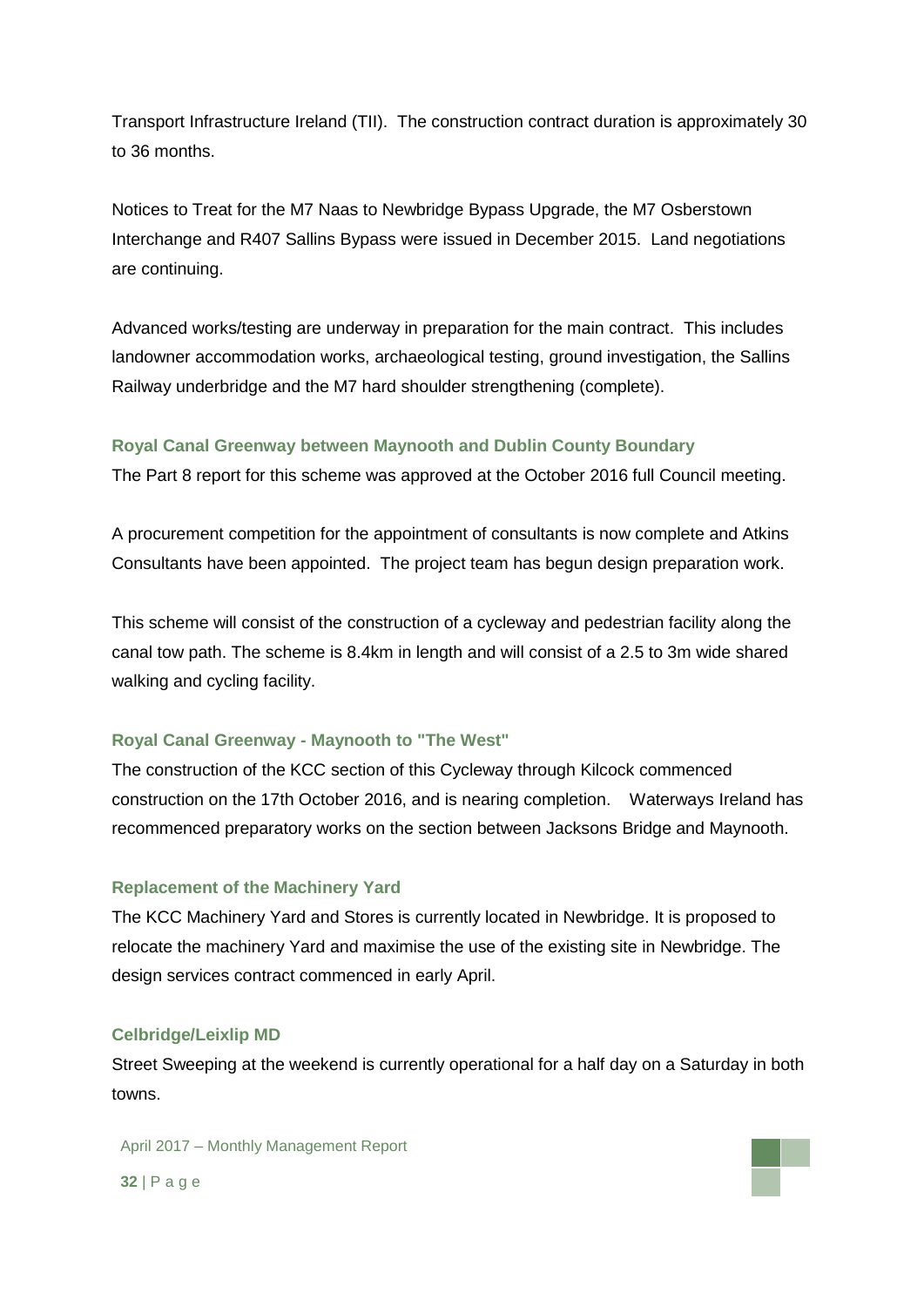The road works programme has been agreed for 2017. This will involve the investment of €426,075 in road resurfacing and €45,000 in surface dressing. These works will mainly be carried out over the summer months when traffic is lighter.

The Members recently agreed the LPT for the district and have allocated  $E$ 277,000 to transportation for improvements to the districts roads and footpaths.

## **Naas MD Drainage Works 2017**

The Naas MD has awarded a tender for minor improvement works to the drainage system at the following location within the Naas MD:

L2007 – Ballyhays, Straffan (to construction by End April 2017)

## **Naas MD Road Improvement Works 2017 (Package 1-FRAMEWORK)**

The Naas MD included the following project in the Multiparty Framework Agreement for Road Resurfacing and Associated Minor Works for Kildare County Council (stage 2 process), which is now at tender stage:

• L2004 – Castlekeely - (At tender stage)

## **Naas MD Road Improvement Works 2017 (Package 2)**

The Naas MD has tendered the second package of road surfacing projects for 2017 and the works are to be awarded in the coming week:

- R410 Blessington Road, Naas
- L6012 Sherlockstown (LPT)
- $\bullet$  L6038 Crab Road (LPT)
- L6073 Harristown Common (LPT)
- $\bullet$  L6044 Mullacash
- L2002 Castlesize to Millicent Bridge
- L2991 Morrell Avenue (Ramp)

## **Naas MD Road Improvement Works 2016 (Package 3)**

The Naas MD will commence the third package of road surfacing projects in Q2 2017: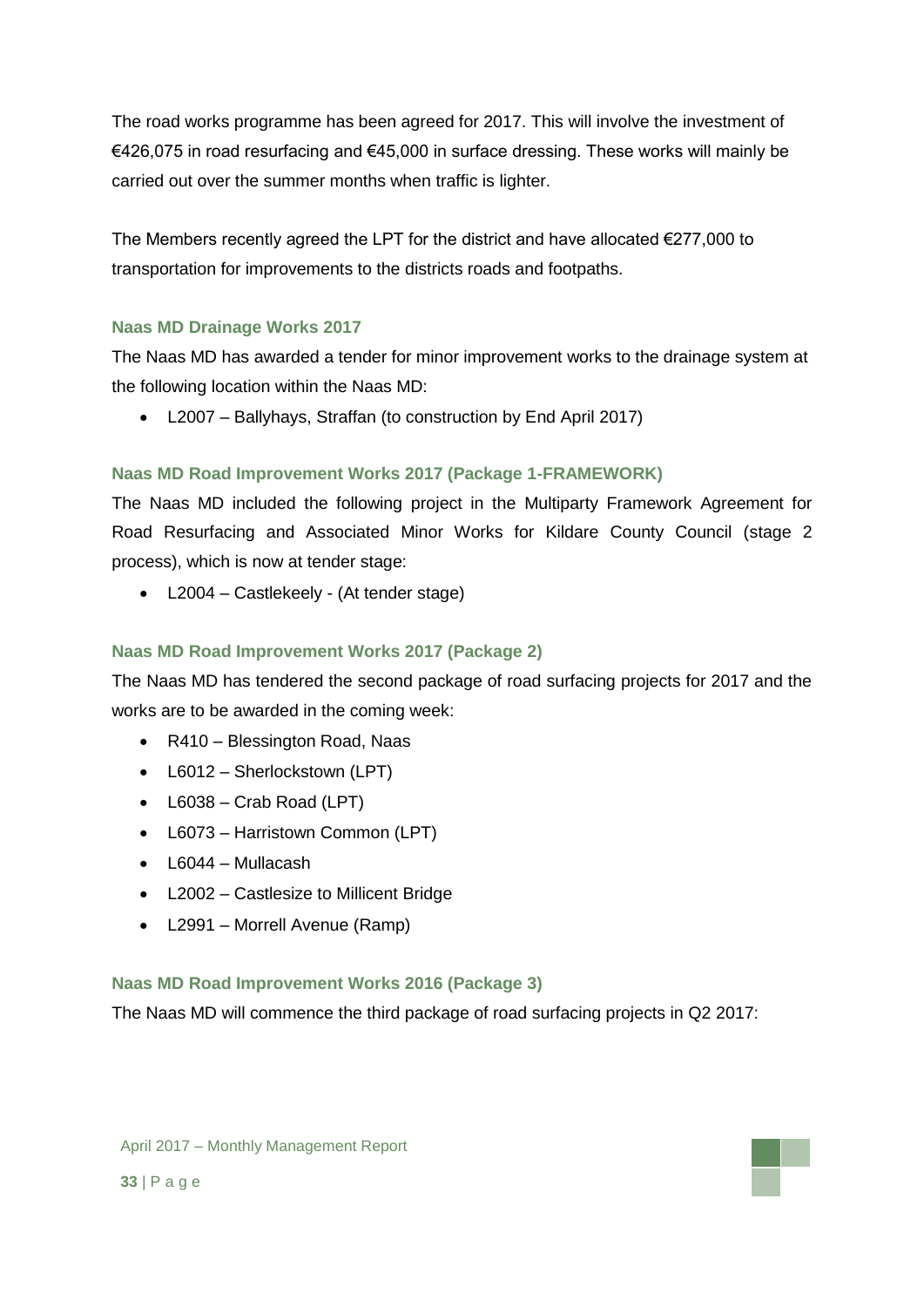# **Naas MD Footpath Improvement Works 2017**

The Naas MD will commence the development of footpath schemes within the Naas MD for 2017 including the LPT funded schemes in Q3 2017.

# **Fire Service**

# **Incident Statistics for Kildare Fire Service**

| <b>Operational Calls</b> |                         |                 |  |  |
|--------------------------|-------------------------|-----------------|--|--|
| <b>Station</b>           | <b>Total Calls 2016</b> | To date in 2017 |  |  |
| Newbridge                | 446                     | 91              |  |  |
| <b>Naas</b>              | 484                     | 100             |  |  |
| Athy                     | 262                     | 65              |  |  |
| Maynooth                 | 319                     | 64              |  |  |
| Monasterevin             | 190                     | 39              |  |  |
| Leixlip                  | 235                     | 42              |  |  |
| <b>TOTAL</b>             | 1936                    | 401             |  |  |

|                |     | <b>Operational Calls 2017</b> |              |              |            |      |
|----------------|-----|-------------------------------|--------------|--------------|------------|------|
| <b>Station</b> | Jan | Feb                           | <b>March</b> | <b>April</b> | <b>May</b> | June |
| Newbridge      | 35  | 33                            | 23           |              |            |      |
| <b>Naas</b>    | 39  | 29                            | 32           |              |            |      |
| Athy           | 25  | 20                            | 20           |              |            |      |
| Maynooth       | 30  | 16                            | 18           |              |            |      |
| Monasterevin   | 12  | 18                            | 9            |              |            |      |
| Leixlip        | 17  | 8                             | 17           |              |            |      |
| <b>TOTAL</b>   | 158 | 124                           | 119          |              |            |      |

# **Fire Safety**

|      | <b>No. Inspections</b> | <b>No. Premises Inspected</b> |
|------|------------------------|-------------------------------|
| 2016 | 107                    |                               |
| 2017 | ገድ                     |                               |

|      | <b>No. Fire Safety Complaints</b> |
|------|-----------------------------------|
| 2016 |                                   |
| nn17 |                                   |

|      | <b>No. Fire Safety Certificates</b> |
|------|-------------------------------------|
| 2016 | 154                                 |
| 2017 | ገፎ                                  |